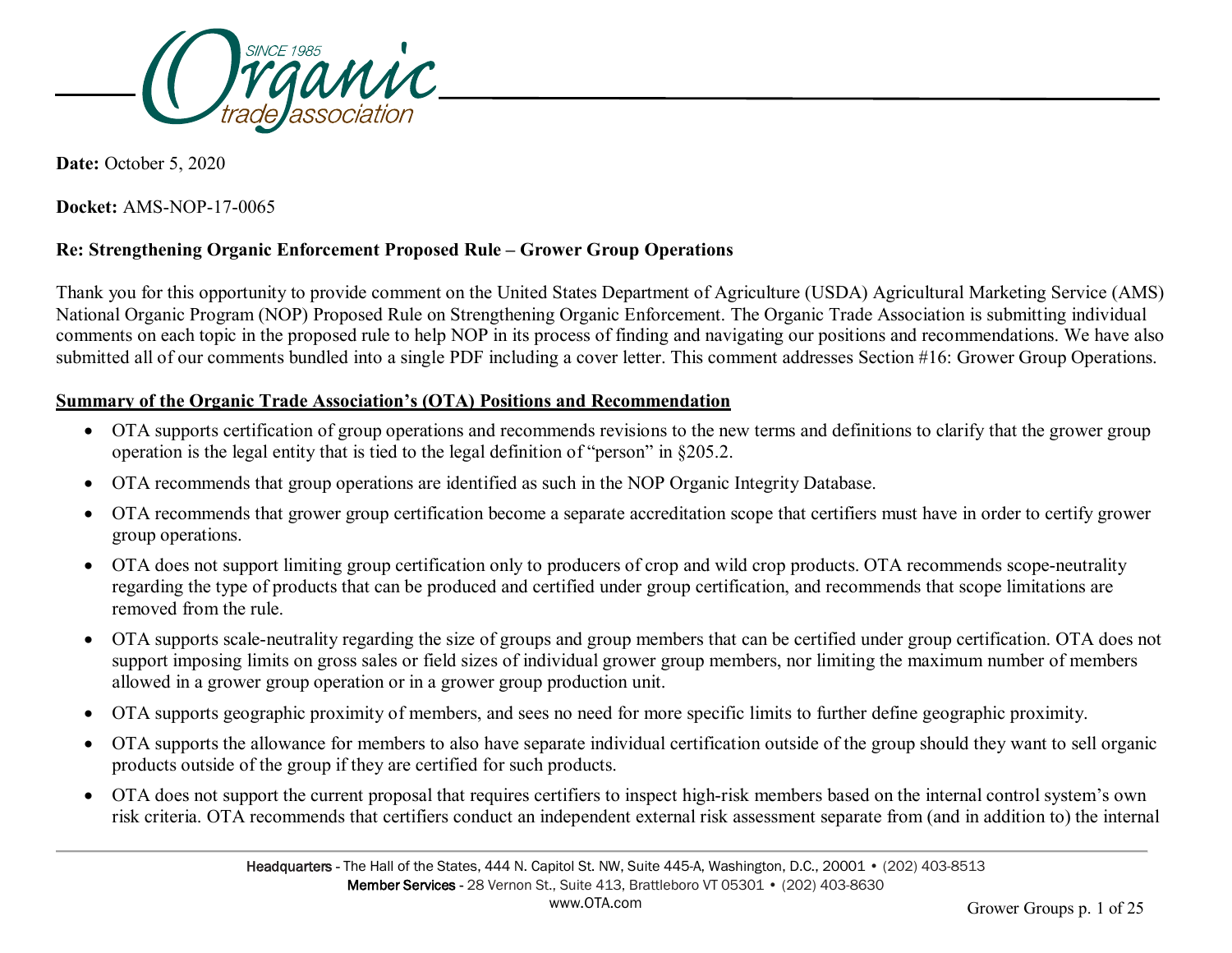

risk assessment conducted by the internal control system. OTA also recommends that NOP develop guidance to support certifiers in reaching a common understanding of the criteria that should be used to identify high risk group members and to assess risks of groups as a whole.

- OTA supports many of the specific regulatory requirements for the Internal Control System (ICS), and recommends several critical revisions to the proposed rule that will enhance and clarify the ICS's responsibilities for establishing and maintaining strong oversight and enforcement capabilities.
- OTA recommends regulatory clarifications and guidance to ensure sufficient qualifications of ICS personnel.
- OTA recommends regulatory clarifications to ensure that recordkeeping by the ICS is sufficient to demonstrate compliance.
- OTA recommends regulatory clarifications to elevate and enhance ICS requirements for member training to ensure that all group members understand and can comply with the organic regulations.
- OTA recommends regulatory clarifications and guidance to ensure internal inspections conducted by the ICS are robust, clearly understood, and consistently implemented.
- OTA recommends the development of guidance that clarifies the scenarios that would qualify as a conflict of interest in an ICS.
- OTA supports the sampling method for external inspections that requires the certifier to inspect 1.4 times the square root (1.4 $\sqrt{ }$ ) of members. We also recommend that NOP explore whether to establish a minimum percentage of members (e.g. 2%) that must be inspected that can be used in combination with the 1.4√ method. We also recommend that NOP provide guidance to certifiers that will help ensure that each production unit is well represented in the overall sample of external inspections.
- OTA recommends a modified requirement for external witness audits that requires the certifier to evaluate *at least 25%* of internal auditors to ensure a representative sample of ICS inspectors are evaluated.
- OTA recommends the development of guidance for certifier's external oversight and enforcement of group operations in a manner that focuses on the assessment of the internal control system.
- OTA supports the implementation of the proposals in this section (with OTA requested revisions and recommended guidance) within one year after publication of the final rule.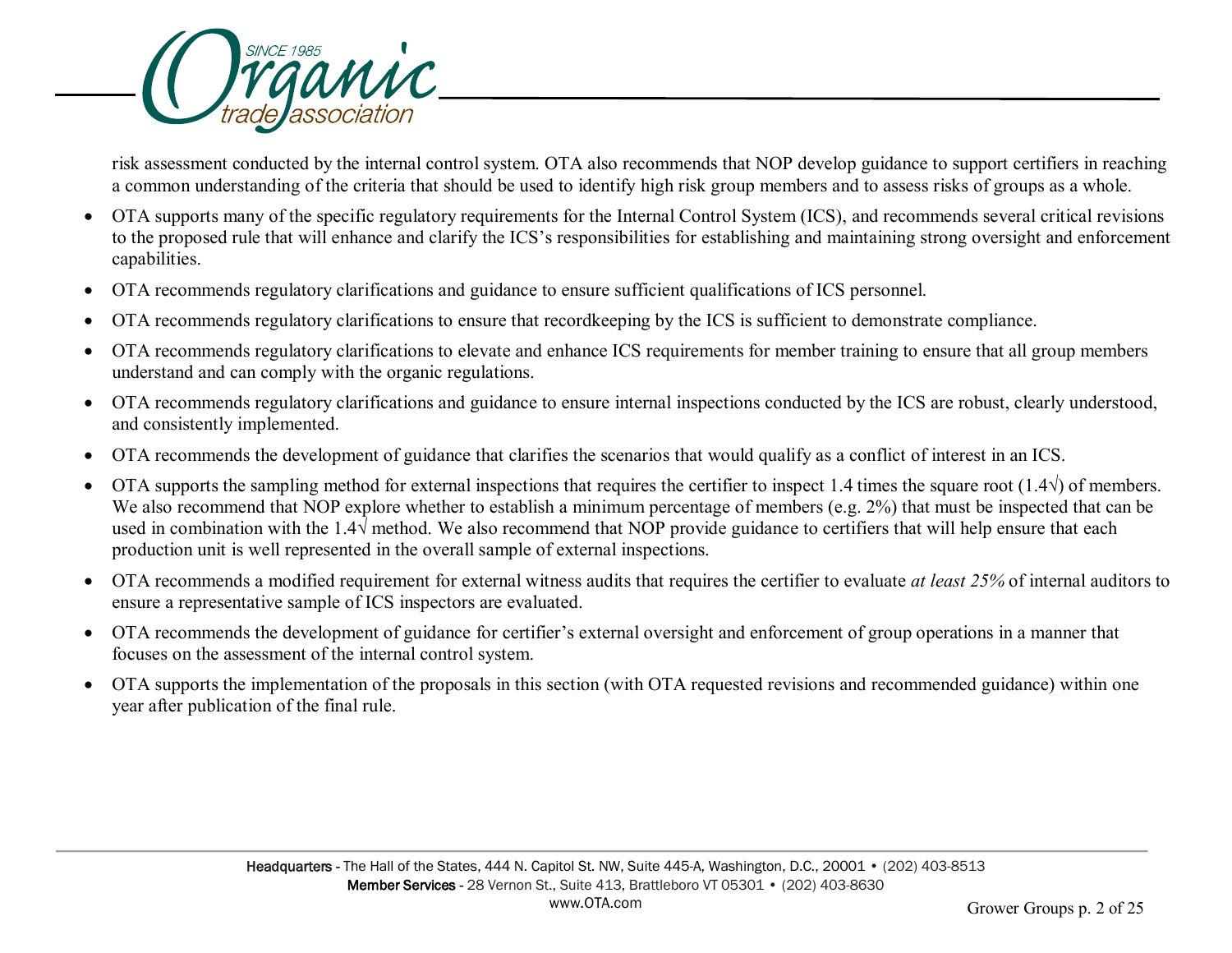<span id="page-2-1"></span><span id="page-2-0"></span>

### **Background**

Grower groups are operations composed of multiple production sites each managed by individual farmer members who collectively market product through a single certified entity. Instead of each member having its own independent certification, the group as a whole is certified based on the group having a strong centralized internal control system that assures compliance of all members through internal inspections and sanctions. The certifier assesses compliance of the internal control system and directly inspects a sample of individual members.

According to a report<sup>[1](#page-2-0)</sup> by the Research Institute of Organic Agriculture (FiBL), there are approximately 5,900 group operations worldwide, including 2.6 million farmers across 58 countries. Group operations are responsible for producing valuable products such as coffee and cocoa. Groups also commonly produce sugar, cotton, tropical fruits, tropical nuts, honey and other specialty crops. The number of members per group varies widely, the average size depending on the geographic region where the group is operating and the type of product produced by the operation. For example, in Latin America, the group sizes are relatively small (typically between 80-250 members; many very small groups with less than 50 members; none over 1,000 members) but individual member's landholdings are relatively large (2.5-4 hectares or greater). In contrast, group operations in Africa are very large (typically between 300-10,000 members; many very large groups over 10,000 members; largest documented group is 80,000 members) but the landholdings for each individual member are very small (< 1 hectare). Groups are also common in India and other parts of Asia.

Grower groups have been and continue to be certified organic under NOP regulations. The definition of "person" in the Organic Foods Production Act includes "groups of individuals" and cooperatives. Therefore, groups that are organized under the legal definition of "person" may apply for certification as a single legal entity. NOP-accredited certifier oversight has been guided by two recommendations from the National Organic Standards Board that were formalized by NOP in [2](#page-2-1)011 through a policy memo<sup>2</sup> currently maintained in the NOP Handbook.

Simultaneously to NOP formalizing regulatory standards for grower groups, the European Union (EU) is also embarking on formalizing group certification standards for operations certified under the EU organic program. It is common for a groups to hold dual certifications under both EU and NOP, so this is an important opportunity for NOP standards to develop in harmonization with the EU and avoid unnecessary variances that could disrupt the millions of growers worldwide that participate in group certification.

j

<sup>1</sup> <https://orgprints.org/35159/>

<sup>2</sup> <https://www.ams.usda.gov/sites/default/files/media/NOP-11-10-GroupGrowerCert.pdf>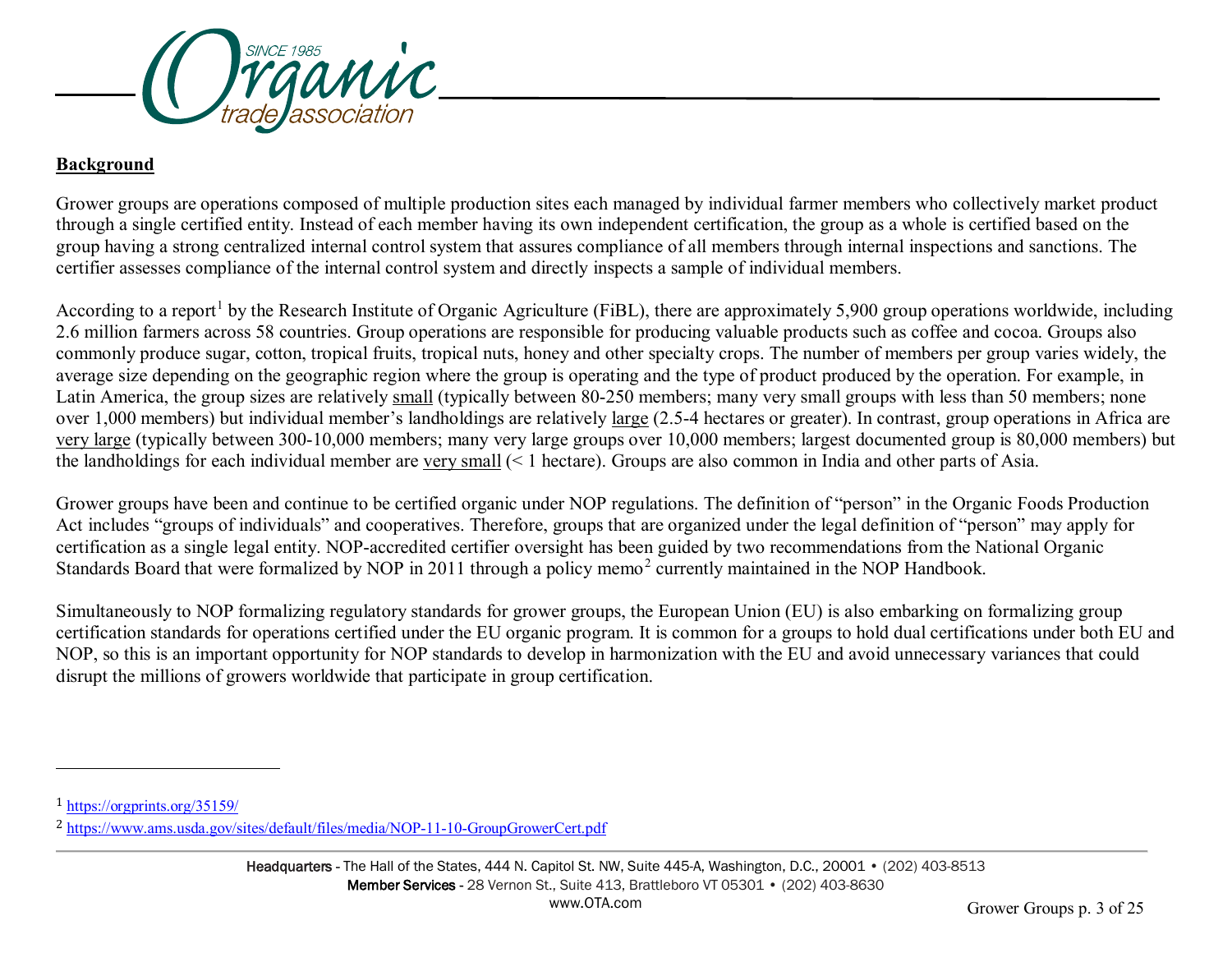

#### **NOP Questions**

*1. Should there be limits on gross sales or field sizes of individual grower group members?* 

No. Groups and group members of all sizes should be eligible for group certification provided the group has a strong internal control system and meets other eligibility and regulatory requirements. OTA recommends scale-neutrality in terms of eligibility for group certification, and that any concerns about larger sizes of group members or groups can and should be addressed through risk-assessment. Please see OTA's Positions and Recommendations below for more information about our position on group size limits.

*2. Should there be a limit on the maximum number of members allowed in a grower group operation or in a grower group production unit?*  No. Groups and group members of all sizes should be eligible for group certification provided the group has a strong internal control system and meets other eligibility and regulatory requirements. OTA recommends scale-neutrality in terms of eligibility for group certification, and that any concerns about larger sizes of group members or groups can and should be addressed through risk-assessment. Please see OTA's Positions and Recommendations below for more information about our position on group size limits.

## *3. Should there be a limit to the geographical distribution of members?*

No. The regulations should allow for groups to define geographic proximity based on the unique context and the geographic conditions of the region within which the group is operating. Please see OTA's Positions and Recommendations below for more information about our position on geographic distribution.

# **OTA's Positions and Recommendations**

- **OTA supports certification of group operations.** NOP's regulatory definition of "person" provides a pathway for groups of individuals to be certified as a single legal entity. Groups legally organized as a "person" can accommodate common structures of group operations worldwide, including farmer-led groups and processor/trader-affiliated groups.
- **OTA recommends revisions to the new terms and definitions to clarify that the grower group operation is the legal entity that is tied to the legal definition of "person" in §205.2.** The eligibility requirements in the proposed rule are sufficient to require that groups are legally organized as a person. However, the terms and definitions in §205.2 would benefit from increased clarity to ensure consistent implementation. For instance, the proposed rule uses the term "person" in the definition of group *member* but not in the definition of group *operation*. This could result in confusion about which entity is tied to the legal definition of person in §205.2. "Person" is legal justification for certifying the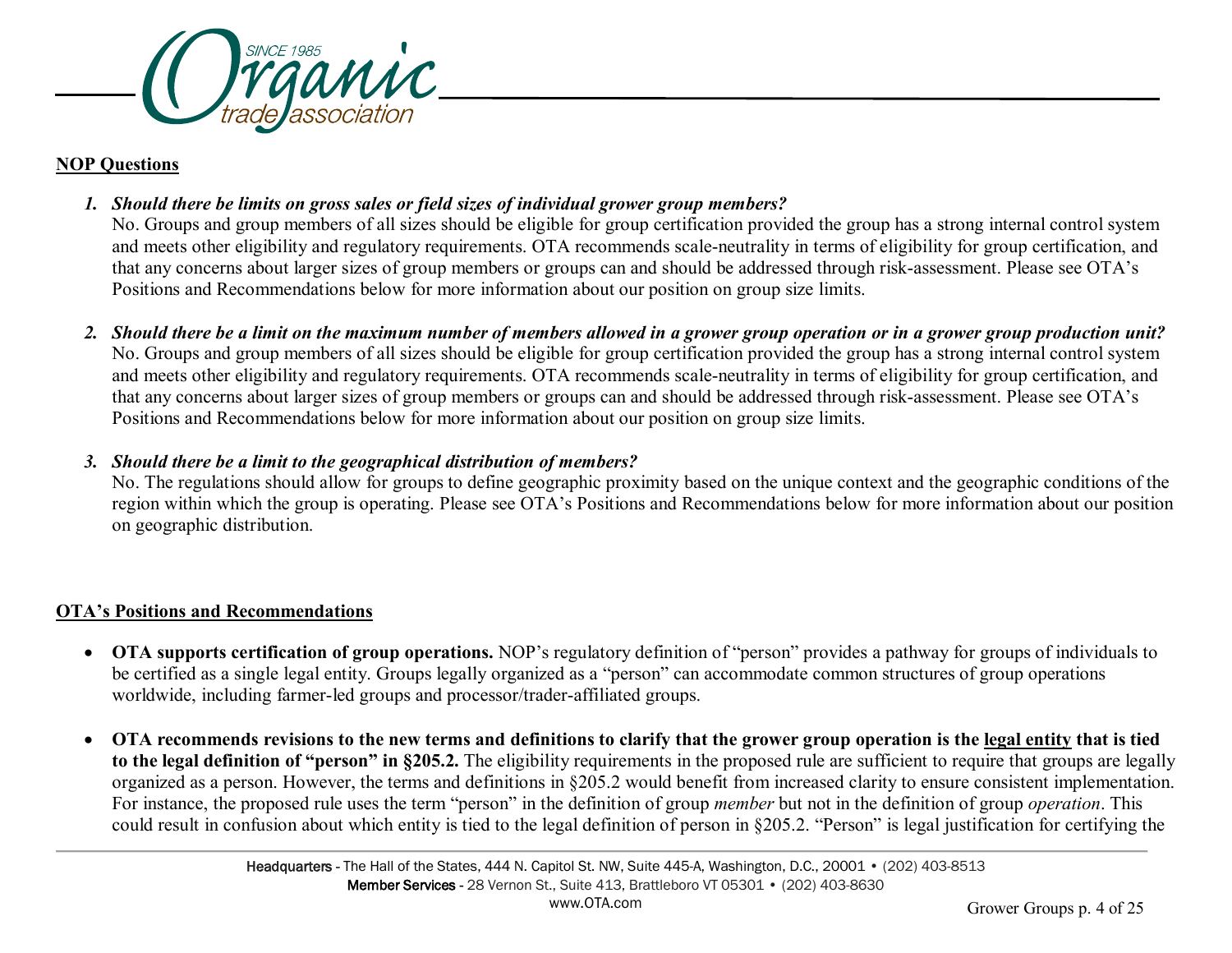

group operation, not individual members of a group. Furthermore, we recommend that the new terms and definitions proposed for §205.2 be improved by avoiding use of the term "single" in reference to a producer or product. "Single" would be more appropriate to describe the legal entity, or the Organic System Plan, or the certificate. Referring to "single producers" could create confusion and misrepresentation, so we recommend its removal.

- **→** *Recommendation:* Revise the terms and definitions in §205.2 to accurately and clearly define relationships between group/member, make better use of existing term "person," and to improve clarity and consistency. *See OTA's requested revisions in Table 11 below*.
- **OTA recommends that grower group operations be identified as such in the NOP Organic Integrity Database.** Currently, the status of an operation as being a grower group is not visible in the Organic Integrity Database, so it is not possible to determine if an operation is a grower group or how many grower groups are certified to the NOP organic standards. This is an important point of data transparency. Ideally, the Organic Integrity Database should identify if an operation is certified as a group operation and identify how many members are in the group. The total certified acreage of the group should already be captured in requirements for operations to report certified acreage to the Administrator, because group operations would need to report data just as any other certified operation. *See also OTA's Comments on Organic Certificates & Data Reporting.*
- **OTA recommends that grower group certification become a separate accreditation scope that certifiers must have in order to certify grower group operations.** The ability for groups to be certified under NOP regulations while maintaining organic integrity and assuring organic compliance is dependent on the group having a strong internal control system and the certifier having a strong understanding and ability to assess compliance of group operations. The assessment and verification process for a group operation's internal control system is significantly different from that of an individual operation. Certifiers need specific skills and training to effectively provide certification services to group operations, which requires unique additional elements of conformity assessment and auditing management systems. It is critical that certification agencies are qualified in this regard, and that NOP oversight ensure continued qualifications through accreditation audits. There doesn't appear to be anything in OFPA that would preclude this from becoming a new accreditation scope for certifiers.
	- **P** Recommendation: Develop a new accreditation scope for group certification and implement a requirement that certifiers must be accredited under the new scope in order to provide certification services for group operations. *See OTA's requested revisions in Table 11 below*.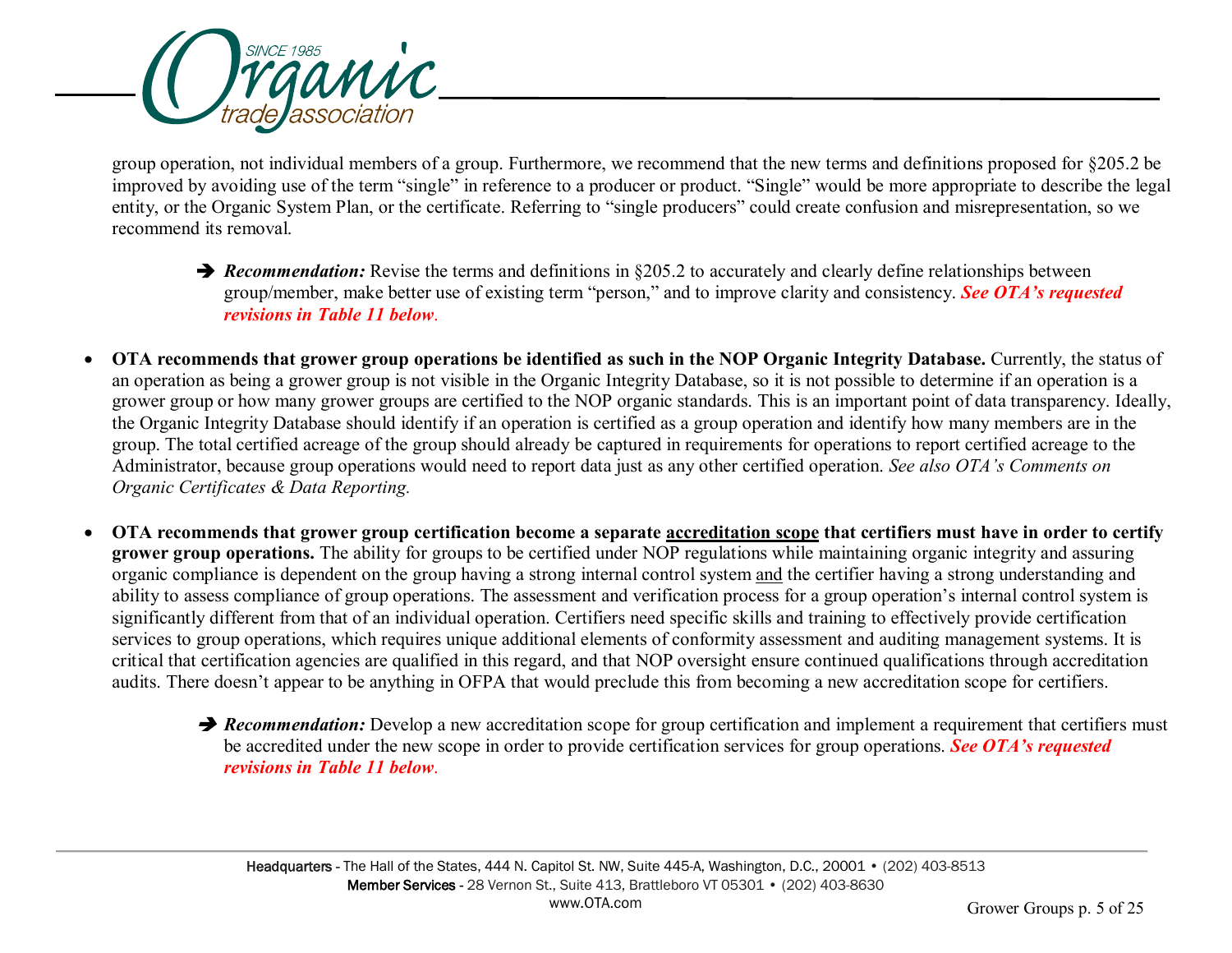

• **OTA does not support limiting group certification only to producers of crop and wild crop products. OTA recommends scopeneutrality regarding the type of products that can be produced and certified under group certification, and recommends that scope limitations are removed from the rule.** All producers, including livestock producers, should be eligible for group certification provided the group has a strong internal control system and meets other eligibility and regulatory requirements. The regulations should fairly and consistently apply group certification procedures across all scopes of production, just like procedures for individual certification which can be for any scope provided that the practice standards and other requirements are met. Scope-neutrality will align with the forthcoming EU organic regulations that will allow group certification for group of producers of crops, livestock, apiculture, algae, and aquaculture.

The group certification model should not discriminate against or penalize producers of livestock and livestock products. Prohibiting livestock would also exclude honey producers because apiculture is certified under the livestock scope. OTA is not able to justify (and NOP has not articulated in the preamble) a case as to why livestock should be excluded from group certification. Livestock operations do not embody an inherent incompatibility or inability to comply with organic regulations. **Concerns about increased risk of livestock operations can and should be addressed through risk-assessment**. Scope-neutrality of the regulations does not preclude certifiers from using scope as a risk factor and imposing stronger controls on high-risk groups.

**→ Recommendation:** Revise proposed rule to remove limitations to crop and wild crops and ensure fair and consistent applicability of the regulations. All producers should be eligible for group certification provided the group has a strong internal control system and meets other eligibility and regulatory requirements. *See OTA's requested revisions in Table 11 below*.

Furthermore, the proposed terms defined and other parts of the proposed rule need better consistency in their references to production and/or handling. Both production and handling are activities that may be performed within a group or by a group member. There are several instances where production and handling are not consistently referenced, and this needs to be clarified.

→ *Recommendation:* Revise proposed rule to ensure consistent references to production and handling activities. See OTA's *requested revisions in Table 11 below*.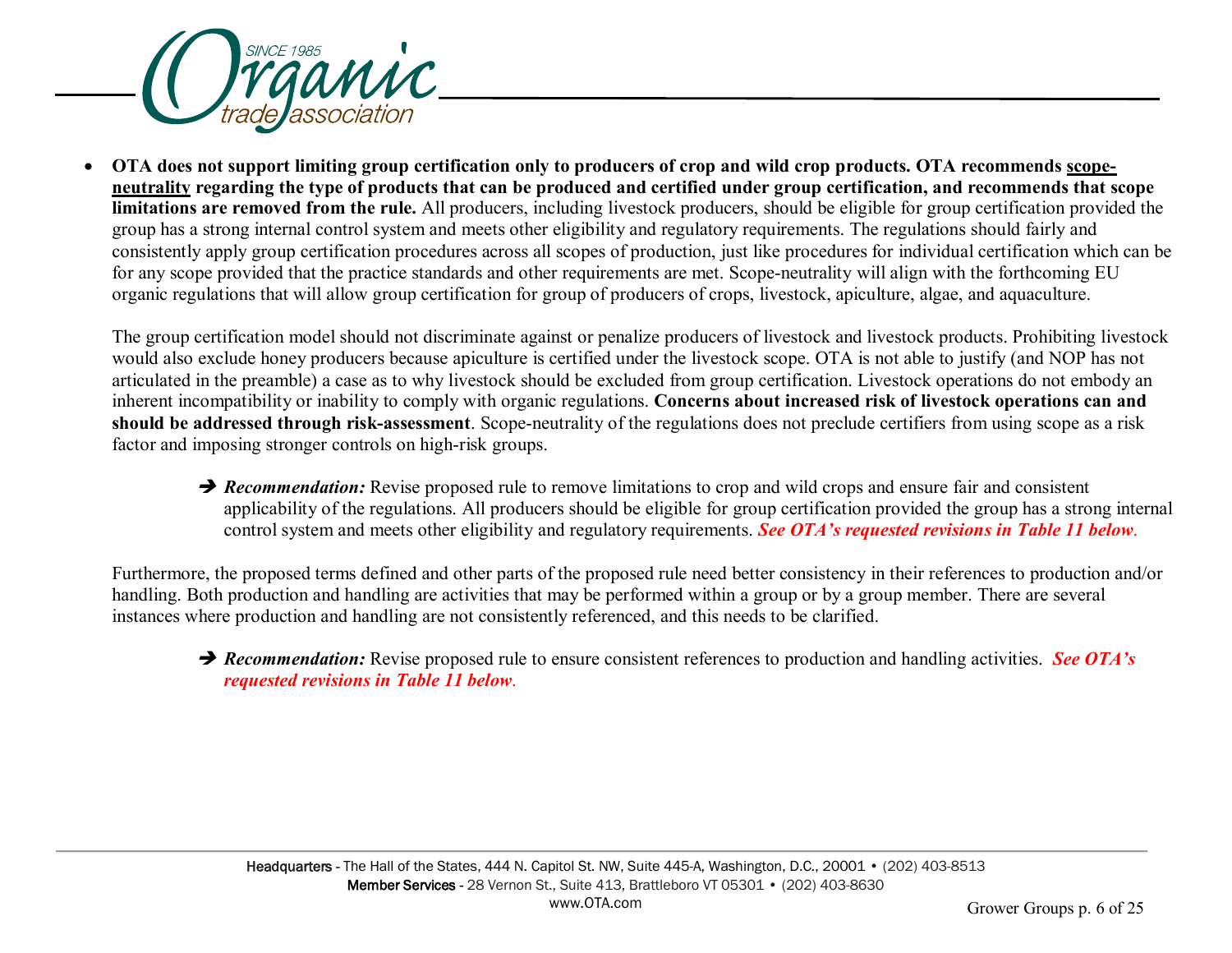

• **OTA supports scale-neutrality regarding the size of groups and group members that can be certified under group certification. OTA does not support imposing limits on gross sales or field sizes of individual grower group members, nor limiting the maximum number of members allowed in a grower group operation or in a grower group production unit.** Groups and group members of all sizes should be eligible for group certification provided the group has a strong internal control system and meets other eligibility and regulatory requirements. The regulations should fairly and consistently apply group certification procedures across all sizes and scales of production, just like procedures for individual certification which can be applied to any size or scale provided that the practice standards and other requirements are met. No other part of the regulations disqualify operations from organic certification based only on gross sales or field size or number of production sites.

Setting limits on size or scale may not necessarily lead to reduced risk or better fraud prevention. These variables in and of themselves are not an indicator of inherent incompatibility or inability to comply with organic regulations; smaller size or scale does not automatically mean less risk. **Concerns about larger sizes of group members or groups can and should be addressed through risk-assessment**. Scale-neutrality of the regulations does not preclude certifiers from using size as a risk factor and imposing stronger controls on high-risk groups. Furthermore, it would be very difficult to determine a non-arbitrary limit on size or scale that would work for a variety of production systems and geographic regions worldwide, without creating unintended negative consequence. The Indian National Programme for Organic Production (NPOP) is the only organic certification scheme that currently enforces a maximum limit (500 member per group) and appears to have resulted in data transparency challenges and no substantive evidence of strengthened organic integrity. According to the FiBL Report, these size limits have made systems less accountable and less transparent rather than improve quality. A large group that functionally operates a single group operation is split 'on paper' into multiple smaller groups to comply with NPOP's size limit, but there not any change in actual practices (members in all groups are still marketing through the same centralizes system), there is less transparency in how the smaller groups are connected to each other, and it inflates the data on how many groups are operating under the scheme.

• **OTA supports geographic proximity of members and sees no need for more specific or prescriptive limits to further define geographic proximity.** The proposed rule already requires group members to be in geographical proximity, and requires the internal control system to describe its criteria for defining geographic proximity. The regulations should allow for groups to define geographic proximity based on the unique context and the geographic conditions of the region within which the group is operating.

It would be very difficult to determine a non-arbitrary limit on geographic proximity that would work for a variety of production systems and geographic regions worldwide. Setting limits on geographic proximity may not necessarily lead to reduced risk or better fraud prevention. Distance among members is not itself an indicator of inherent incompatibility or inability to comply with organic regulations; short distance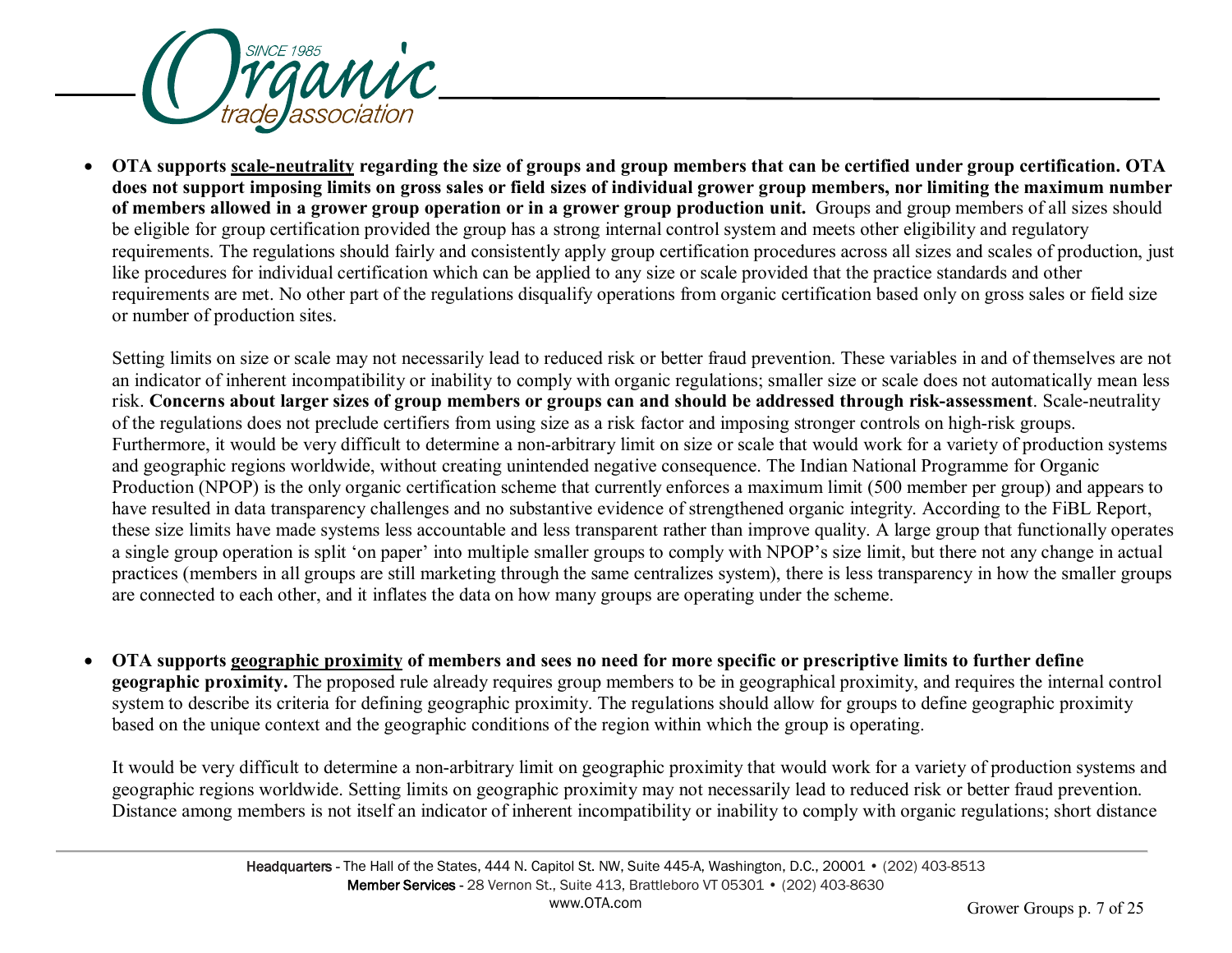

does not automatically mean less risk. **Concerns about geographic proximity of group members or groups can and should be addressed through risk-assessment.** The regulations do not preclude certifiers from using geographic proximity as a risk factor and imposing stronger controls on high-risk groups.

OTA recommends that NOP develop guidance to support certifiers in reaching a common understanding across groups and certifiers regarding criteria that is commonly accepted for defining geographic proximity. The guidance could incorporate examples from the 2008 NOSB Recommendation that defines geographic proximity as having access to the same collection or post-harvest handling facility, and/or common soils, water source, slope, topography or other physical features.

- **P** Recommendation: Develop guidance that supports common understanding across groups and certifiers regarding criteria that is commonly accepted for defining geographic proximity.
- **OTA supports the allowance for members to also have separate individual certification outside of the group should they want to sell organic products outside of the group if they are certified for such products.** Group members are rightly prohibited from using the group's certification to individually market their own product as organic outside of the group. Group certification applies to the group operation as a single legal entity and must not be used to represent individual members. However, individual members likely produce many more types of products than are sold through the grower group. Therefore, we agree with the proposed rule that allows group members to seek separate additional individual certification should they want to sell organic products outside of the group if they are certified for such products. Since group operations often only market one type of product from its members, the option of additional individual certification would let individual members sell their other products, such as organic rotational crops, which might not be included in the group certification. It would also allow individuals to sell excess/bumper crops that might be over the group's quota for individual members. The FiBL Report cites many benefits of allowing members to have additional individual certification, such as supporting crop diversity and rotations, and supporting socioeconomic development of members.

We recognize that members that participate both in a group and also have separate individual certification may present an elevated risk. Such members would have dual certification for the same area of production and perhaps also the same type of product. We also recognize that a dual certified group member would also have more direct oversight than a typical group member because it will receive direct certification oversight and inspections from its certifier. **Increased risks that are associated with a farm being both a group member and individually certified can and should be addressed through risk assessments.** Strong systems of recordkeeping and management are essential in these operations to ensure that organic products are properly accounted for under each certification. If the member seeks individual certification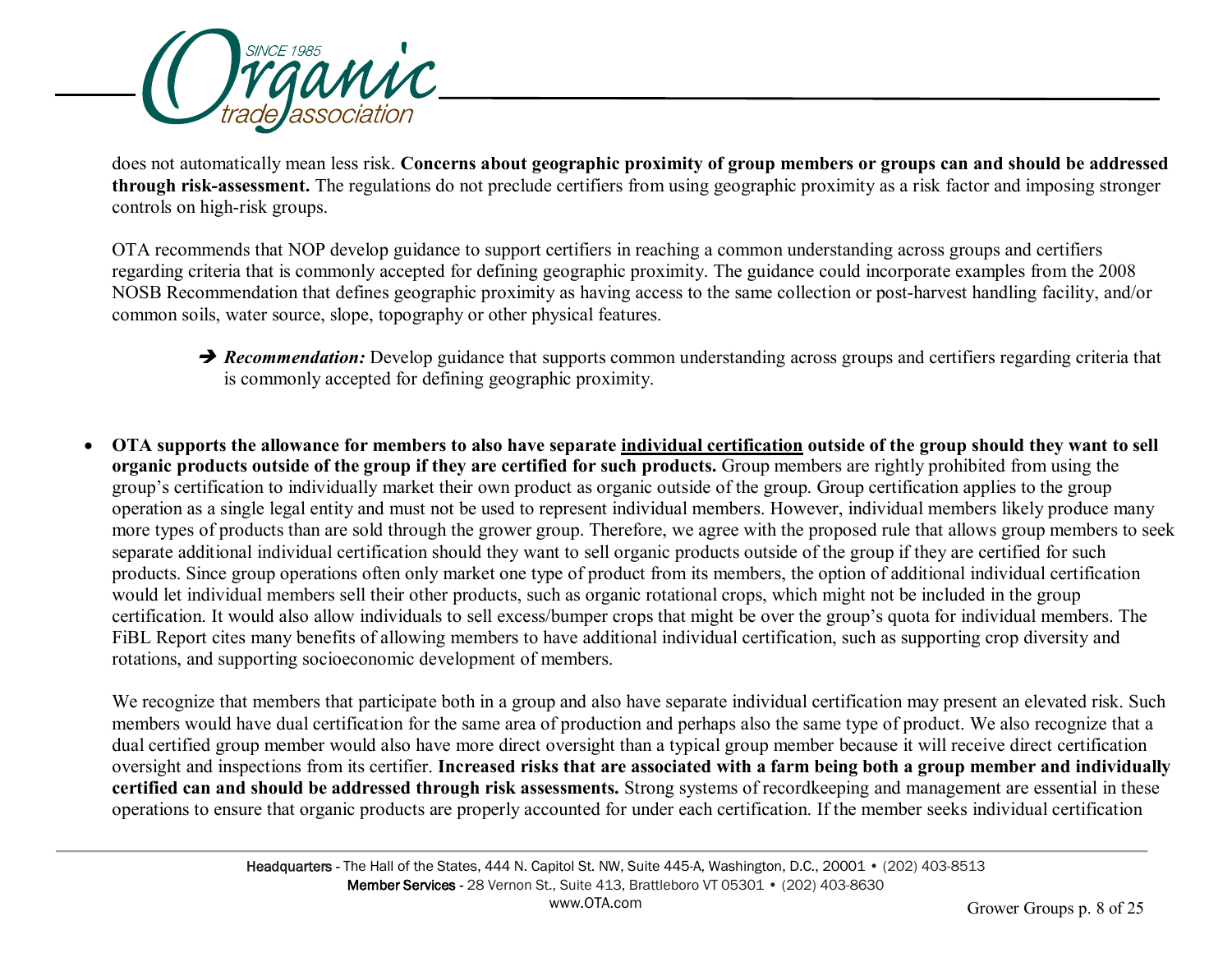

from a certificate agency other than the one certifying the group, the certification agencies should have strong communication and cooperation to ensure risks are managed appropriately.

- **OTA does not support the current proposal that requires certifiers to inspect high-risk members based on the internal control system's own risk criteria. OTA recommends that certifiers conduct an independent external risk assessment separate from (and in addition to) the internal risk assessment conducted by the internal control system.** ICS's should have their own system for describing its criteria for identifying high-risk members and managing those risks as appropriate. When it is time for the certifier to conduct its external inspections of the ICS and a sample of members, the certifier should conduct an independent risk assessment based on its own criteria for identifying high risk group members. Certifiers should not be required to use the group's risk assessment criteria, as is currently required in the proposed rule. Certifiers should continue to inspect all members that are considered high-risk according to the certifier's own risk assessment criteria. The preamble already includes a list of criteria that certifiers should consider when determining which grower group members to assess, which clearly shows that the regulations are intended to have the certifier conduct their own risk assessment based on their own criteria.
	- **→ Recommendation:** Revise §205.201(c)(4) to add a requirement that the ICS have a procedure for assessing and managing risks appropriately. Revise  $\S 205.403(a)(2)(iii)$  to remove the reference to  $\S 205.201(c)(4)$ , clarify that the risk assessment is conducted by the certifier, and require the certifier to have documented criteria for identifying high risk group members. *See OTA's requested revisions in Table 11 below*.

OTA recommends that NOP develop guidance to support certifiers in reaching a common understanding of the criteria that should be used to identify high risk group members and to assess risks of groups as a whole. The guidance should capture the list of risk factors identified in the preamble for individual members, such as having split or parallel production, noncompliance history, geographic proximity to other members, and whether the member also has additional individual certification. Risk assessments for group operations should also address concerns about increased risk of livestock operations, larger sizes of group members or groups, and larger geographic distribution of members. The certifier's risk assessment should also be harmonized as appropriate with other provisions for risk-assessment as proposed in the Strengthening Organic Enforcement Proposed Rule (See Section #18: Supply Chain Traceability & Fraud Prevention) that would require certifiers to have criteria to identify high-risk operations and products.

**P** Recommendation: Develop guidance to support common understanding and consistent implementation on the risk criteria that certifiers should use to determine which high-risk group members must be inspected.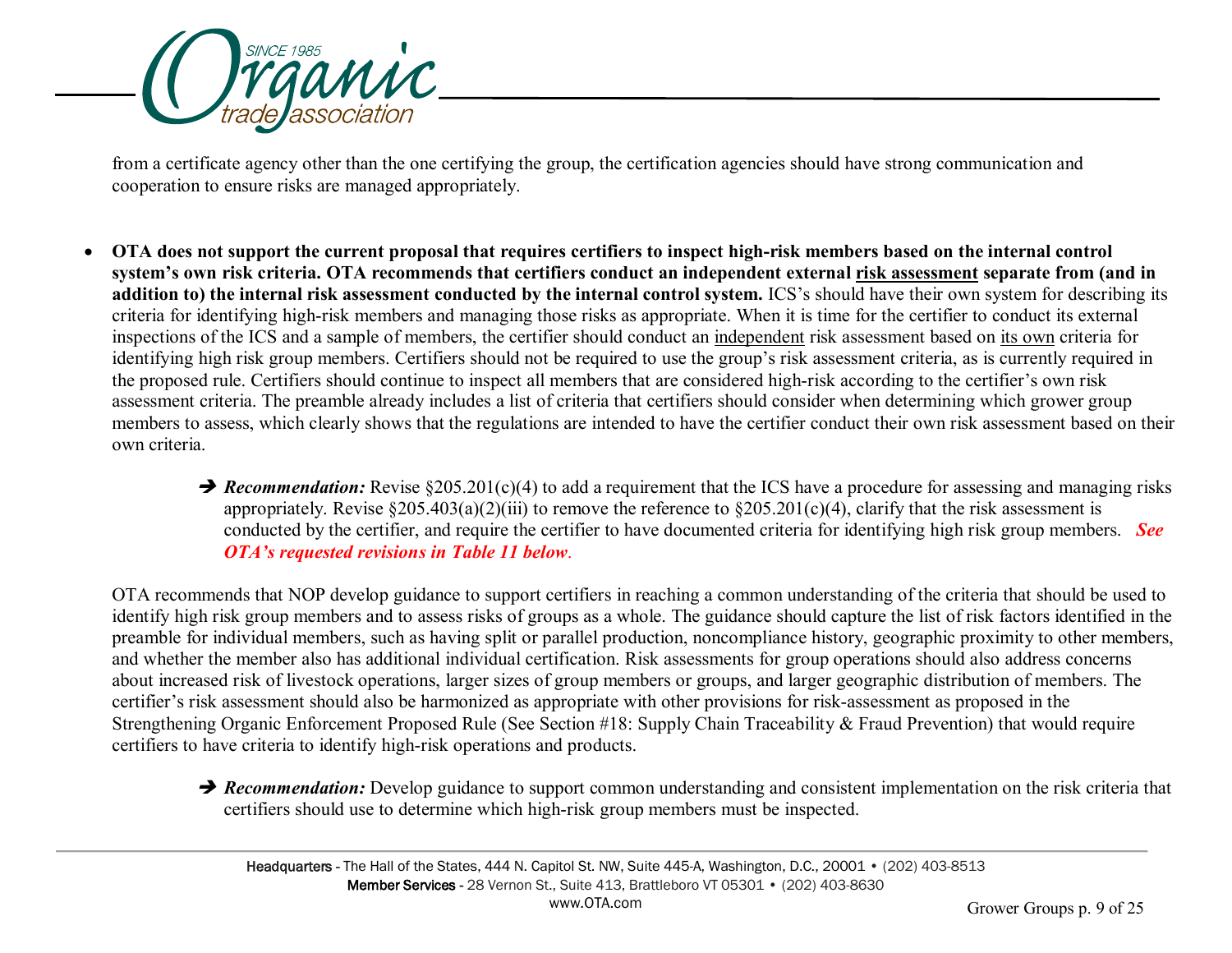

• **OTA supports many of the specific regulatory requirements for an Internal Control System (ICS) and recommends several critical revisions to the proposed rule that will enhance and clarify the ICS's responsibilities for establishing and maintaining strong oversight and enforcement capabilities.** We also encourage NOP to development guidance for group operation and their internal control systems to support clear understanding and consistent implementation of the new regulatory requirements. Several of the responsibilities and requirements of an Internal Control System will require enhanced explanation and examples to support a clear understanding of the regulatory text and to prepare organic operations to readily implement and comply with the regulations. OTA has identified several issues throughout this comment where regulatory revisions and additional guidance are needed to enhance and clarify the ICS's responsibility to ensure clear understanding and consistent implementation of the new regulatory requirements.

For starters, the proposed definition of Internal Control System in §205.2 should be expanded to encompass all critical elements and responsibilities of a strong well-functioning internal control system. The 2008 NOSB Recommendation included specific references to personnel, procedures, practice standards, recordkeeping, and audit trail requirements. Additionally, the proposed list of eligibility requirements in §205.400(g) is missing a basic requirement to have an Internal Control System. The ICS is which is the most fundamental eligibility requirement for groups and needs to be directly referenced.

- **→ Recommendation:** Revise §205.2 to expand the definition of internal control system to encompass critical elements, and also add a reference in §205.400(g) to explicitly require group to have an ICS in order to be eligible for group certification. *See OTA's requested revisions in Table 11 below*.
- **OTA recommends regulatory clarifications and guidance to ensure sufficient qualifications of ICS personnel.** The proposed regulations require the ICS to describe the roles and responsibilities of all personnel, but are lacking an explicit requirement for such personnel to be sufficiently qualified to perform such roles and responsibilities. OTA recommends that the ICS must have a written description of the minimum qualifications of reach role within the ICS. Furthermore, the ICS must ensure that it maintains a sufficient number of qualified personnel to carry out all ICS procedures and responsibilities.
	- **→ Recommendation:** Revise §205.201(c)(1) to require the ICS to describe qualifications for all roles and to require that the ICS has a sufficient number of qualified personnel to carry out all ICS procedures and responsibilities. *See OTA's requested revisions in Table 11 below*.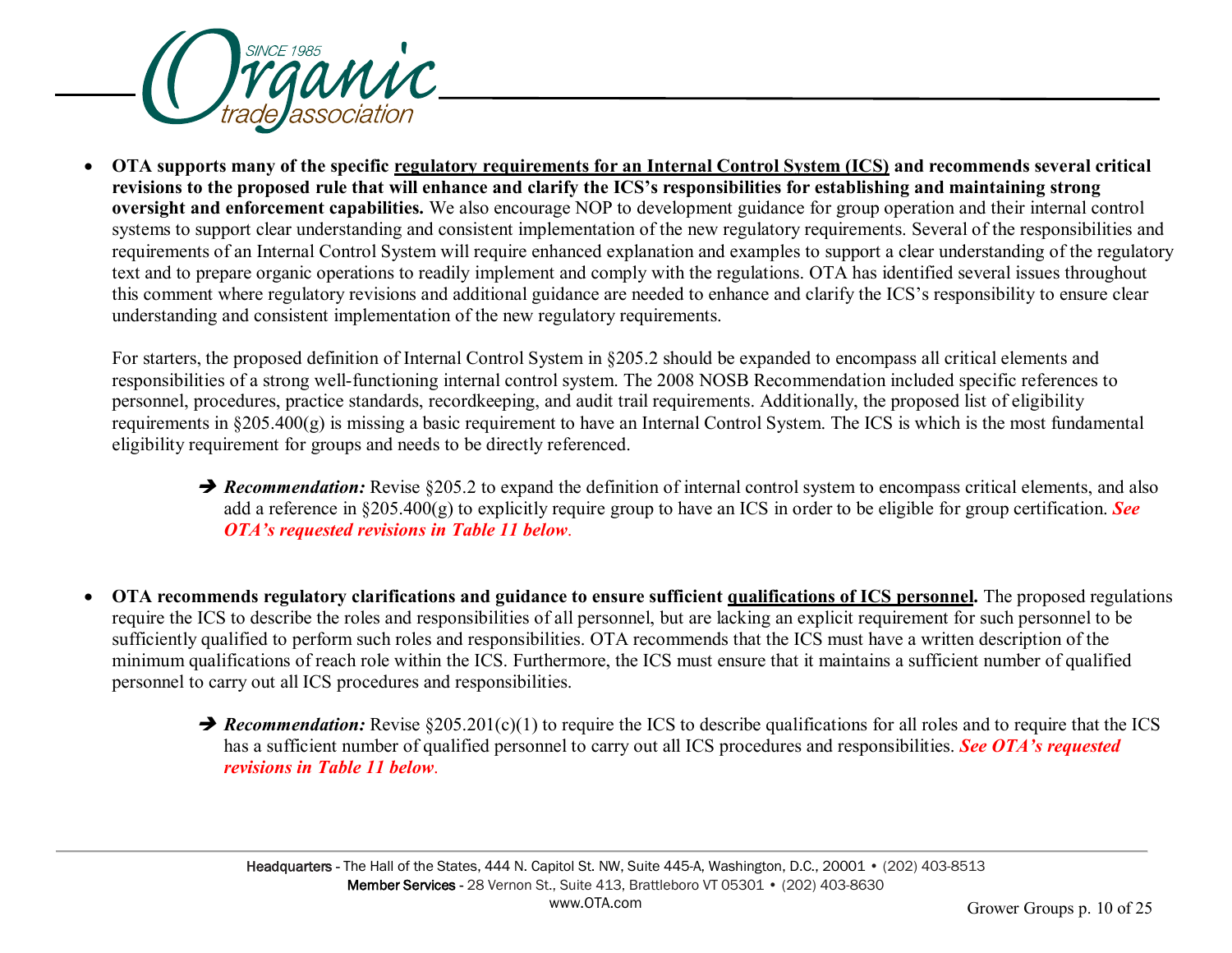

OTA also recommends that NOP establish guidance that will ensure a common understanding of qualifications that are expected of ICS personnel. ICS personnel are different from a certifier's review or inspector staff. Rather, the ICS is equivalent to an internal Quality Assurance department at an individually certified operation. Extending the same qualification and training requirements of certification agent personnel to the personnel of a certified operation is not appropriate. ICS personnel must be allowed to have qualifications that are adapted to the needs and availability of training within the unique context within which the group is operating. The guidance can capture the suggested qualifications and training requirements for ICS personal as written in the 2008 NOSB Recommendation. *(See also OTA position below on conflict of interest.)*

**→ Recommendation:** Provide guidance to ensure a common understanding of qualifications that are expected of ICS personnel.

- **OTA recommends regulatory clarifications to ensure that recordkeeping by the ICS is sufficient to demonstrate compliance.** Records are essential for documenting and maintaining a well-functioning internal control system and demonstrating compliance to auditors. The proposed rule is lacking an explicit requirement for the ICS to describe the records that it maintains to demonstrate compliance of the group and all group members. OTA recommends that, at minimum, the regulations specifically require the ICS to maintain the following records:
	- *-* List of each group members, locations, products, acreage
	- *-* Formal agreement between each group member and group's legal entity that commits the group member to complying with the internal control system's policies, the organic system plan, and the USDA organic regulations.
	- *-* Copies of internal inspection reports
	- *-* Copies of internal sanctions and corrections
		- **→ Recommendation:** Revise §205.201(c)(1) to include the specific recordkeeping requirements needed to demonstrate compliance of the group and all group members. *See OTA's requested revisions in Table 11 below*.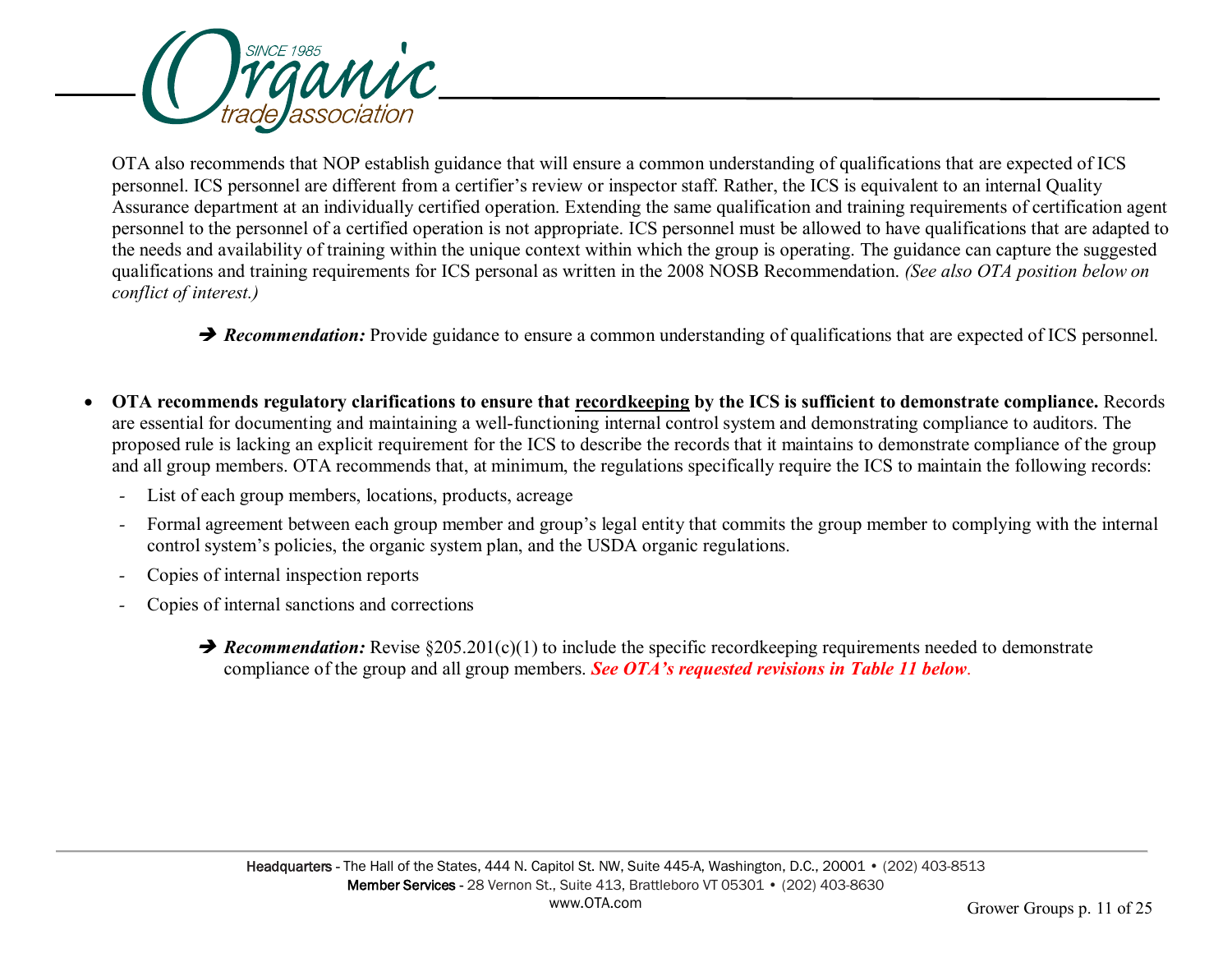

- **OTA recommends regulatory clarifications to elevate and enhance ICS requirements for member training to ensure that all group members understand and can comply with the organic regulations.** It is critical that individual members receive education, training, and technical assistance about how to implement and comply with the internal control system's policies, the organic system plan, and the USDA organic regulations. The FiBL Report emphasizes that training and regular contact with farmer members are among the most if not *the most* important element of successful assurance of group compliance. The ICS should be providing information and training to all members, at least annually, to maintain their understanding, interest and commitment to compliant organic production practices.
	- **→ Recommendation:** Revise §205.201(c) to include a new provision that requires the ICS to describe procedures for providing training, education, and technical assistance to grower group members to ensure understanding of and compliance with ICS, OSP, and Organic Regulations. *See OTA's requested revisions in Table 11 below*.
- **OTA recommends regulatory clarifications and guidance to ensure internal inspections conducted by the ICS are robust, clearly understood, and consistently implemented.** It is crucial that group members are present onsite during their internal inspection so that the ICS personnel can interact with and ask questions of the member to ensure a full understanding of the activities on that member's production site. Additionally, the ICS procedures should include a description of the procedures for accepting new members and must ensure that an onsite inspection is completed by the ICS prior to accepting the new member into the group. There should also be attention paid to consistency in terminology used throughout the grower group regulations. The terms "surveillance" or "internal inspection" or some combination are used. The regulations must ensure a clear distinction between the internal inspections conducted by the ICS and the *external* inspections conducted by the certification agency.
	- **→ Recommendation:** Revise §205.201(c) and §205.400(g) to include provisions needed to ensure that internal inspections are robust, clearly understood, and consistently implemented. *See OTA's requested revisions in Table 11 below*.

OTA also recommends that NOP establish guidance that will ensure a common understanding of key elements that are expected to be addressed during an ICS internal inspection of group members. Such guidance should include best practices such as ensuring that inspections are conducted at appropriate times of the year so that active production can be observed.

**P** Recommendation: Provide guidance to ensure a common understanding of internal inspection requirements expected of ICS inspectors.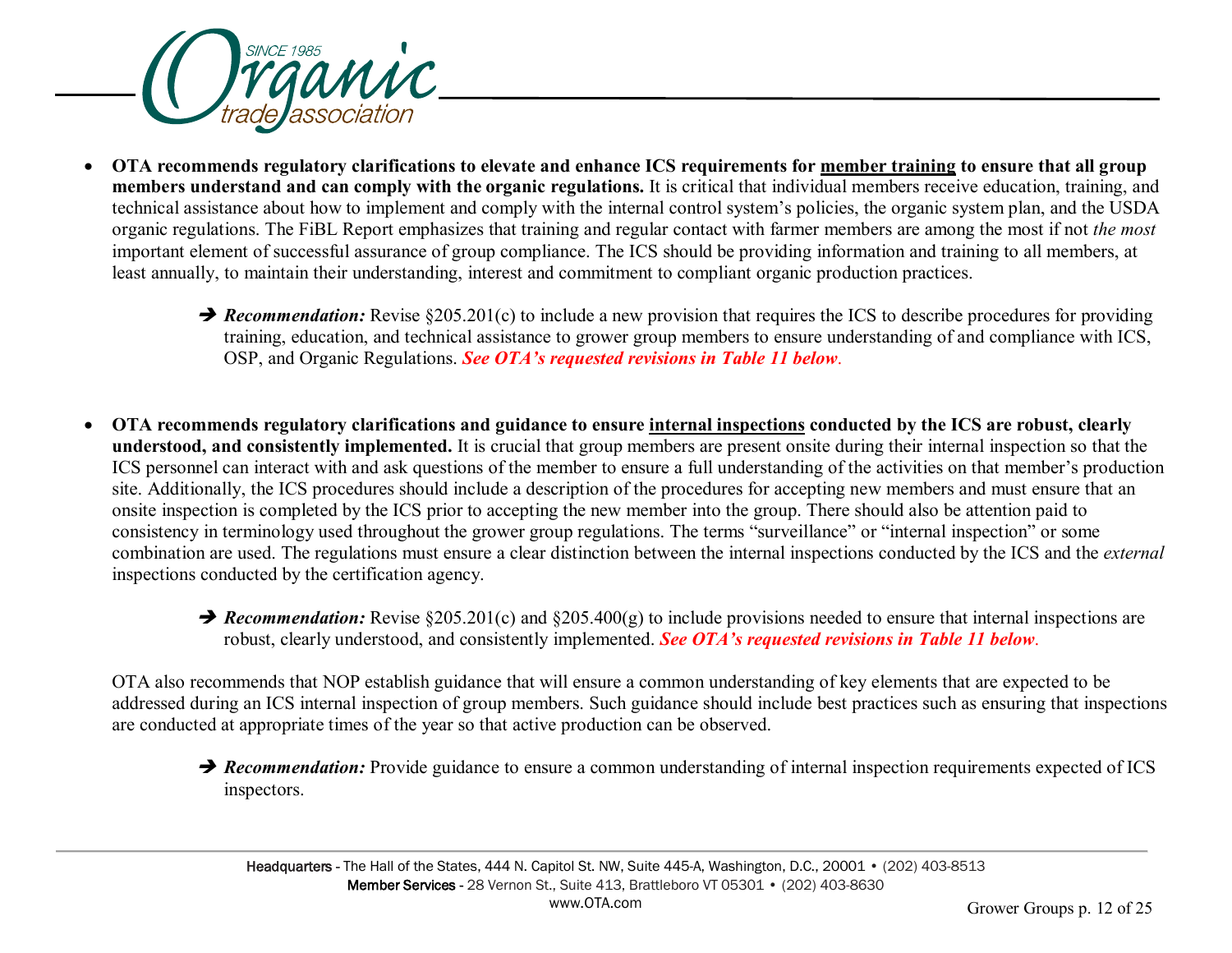

• **OTA recommends the development of guidance that clarifies the scenarios that would qualify as a conflict of interest in an ICS.** The proposed rule at §205.201(c)(8) requires the ICS to protect against potential conflicts of interest. NOP must clarify what does and does not constitute a conflict of interest for ICS personnel. Guidance should take in to account the fact that ICS personnel are equivalent to internal staff at an individually certified operation that may give education and training to other colleagues, *(see OTA position above on ICS personnel qualifications)*, so extending the same conflict of interested policies used by certifiers to individual operations is not appropriate.

OTA recommend that the guidance must protect the ability of ICS personnel to provide education, training, and technical assistance to members. If an internal inspector gives technical support and guidance about organic compliance to their members during an inspection, this should not be classified as a conflict of interest. As described above (*see OTA's position above on member training***)**, training and regular contact with farmer members are among the most if not *the most* important element of successful assurance of group compliance. NOP should clarify these points through guidance and ensure that group members are not deprived of ICS's technical support, information, education, and training.

- **P** Recommendation: Provide guidance to ensure a common understanding of scenarios that would qualify as a conflict of interest within an internal control system.
- **OTA recommends a modified requirement for external witness audits that requires the certifier to evaluate at least 25% of internal auditors to ensure a representative sample of ICS inspectors are evaluated.** It is important that multiple ICS inspectors are witnessed to ensure representative review of the ICS inspector activity and competency. To ensure that an appropriate sample of internal inspectors receive witness audits from the certifier, the regulations should specific a minimum number of percent of auditors that must be witnessed.
	- **→ Recommendation:** Revise §205.403(a)(2)(ii) to add a minimum requirement for 25% of internal auditors that must be witnessed. *See OTA's requested revisions in Table 11 below*.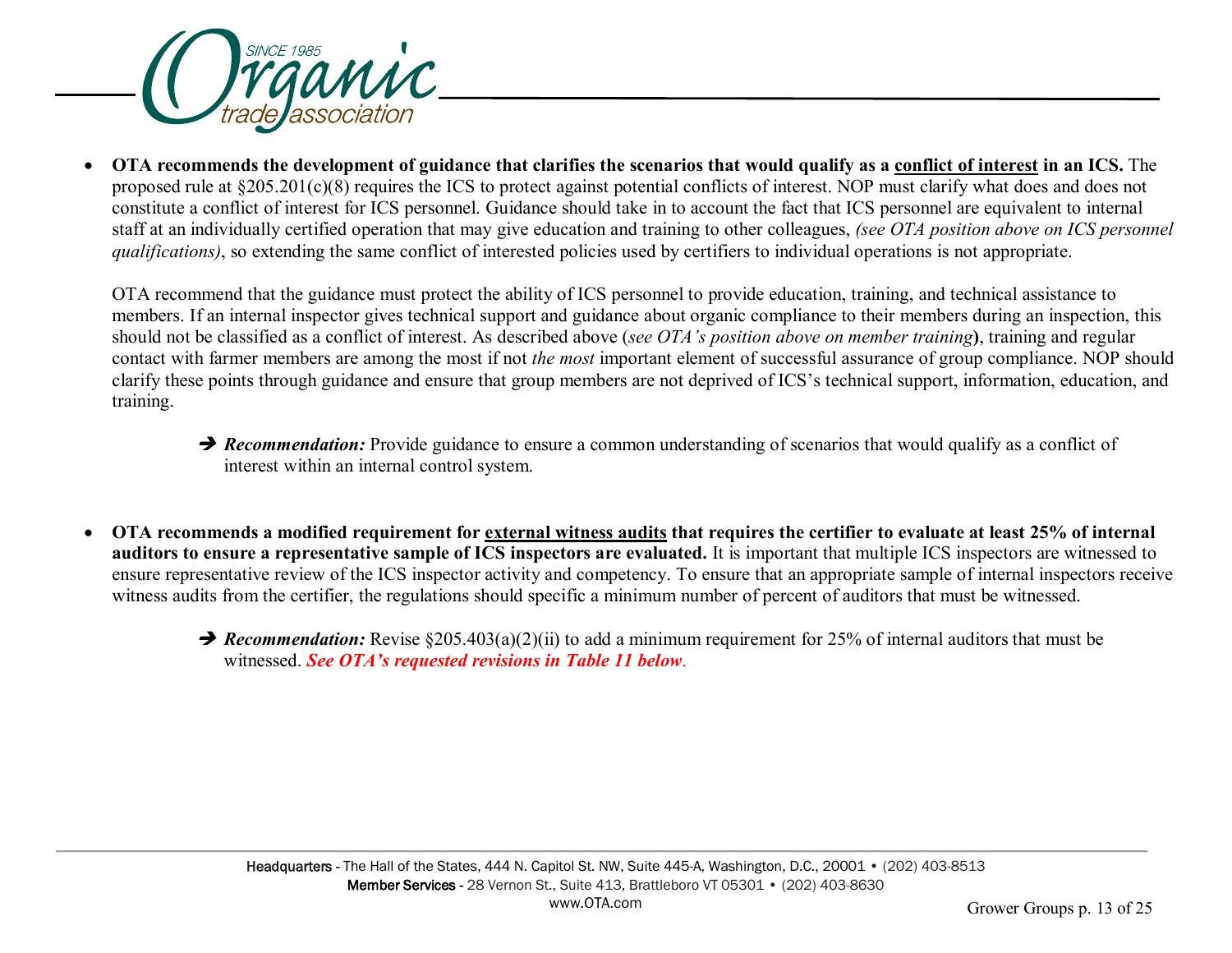

- **OTA** supports the sampling method for external inspections that requires the certifier to inspect 1.4 times the square root  $(1.4\sqrt{ } )$  of **the total number of grower group members.** We also recommend that NOP explore whether to establish a minimum percentage of members (e.g. 2%) that must be inspected that can be used in combination with the 1.4 $\sqrt{\frac{m}{m}}$  method. In other words, the certifier would inspect 1.4√ or 2%, whichever is higher. We understand that 2% is a minimum sample size that is being considered by international group certification schemes, so it is used here as an example. Establishing a minimum percentage to kick-in once the sample exceeds  $1.4\sqrt{\text{will}}$ ensure that as group size increases, the sample for external inspections increases at a rate that is more appropriate for larger size groups. The minimum percentage may also disincentivize groups from becoming very large because of the greater number of external inspections that would be required. Without the minimum percentage, very large groups may not receive a sufficient number of external inspections to properly assess compliance. (See Figure 1 below, and note that the  $1.4\sqrt{\text{method}}$  increases very little, never above 400, even though the total group size is increasing by tens of thousands.) The  $1.4\sqrt{\text{methodology}}$  is still important for sampling groups on the smaller size (See Figure 2) below, and note that the 1.4 $\sqrt{\ }$  results in larger sample sizes for groups under 5,000 members, approximately. Especially for very small groups, 1.4√ methodology results in a larger and more appropriate sample size compared to the 2% methodology.)
	- **P** Recommendation: NOP should further explore whether to establish a minimum percentage of members to be used in combination with the 1.4 $\sqrt{ }$  method in determining the minimum sample size (e.g., 1.4 $\sqrt{ }$  or 2%, whichever is higher).

The proposed rule currently requires certifiers to individually inspect each handling facility and at least one grower group member in each grower group production unit. As written, this does not guarantee that the total inspected members will be representative of the group across its production units. OTA initially considered whether the sampling methodology should be applied *to each production unit* to ensure representative sampling in each production unit. However we no longer see that as a viable solution, because it puts too much reliance on how the group defines its own production units and may create an incentive for groups to manipulate the number of production units to mathematically influence the number of inspections. Furthermore, if the 1.4√ methodology were used for production units, it may result it *too many* inspections overall, since the square root would be taken of a smaller number (each production unit) rather than a larger number (whole group). Instead, we recommend that NOP provide guidance to certifiers that will help ensure that each production unit is well represented in the overall sample of external inspections.

**P** Recommendation: Develop guidance regarding the procedures that certifiers can use to ensure that each production unit is well represented in the overall sample of external inspections.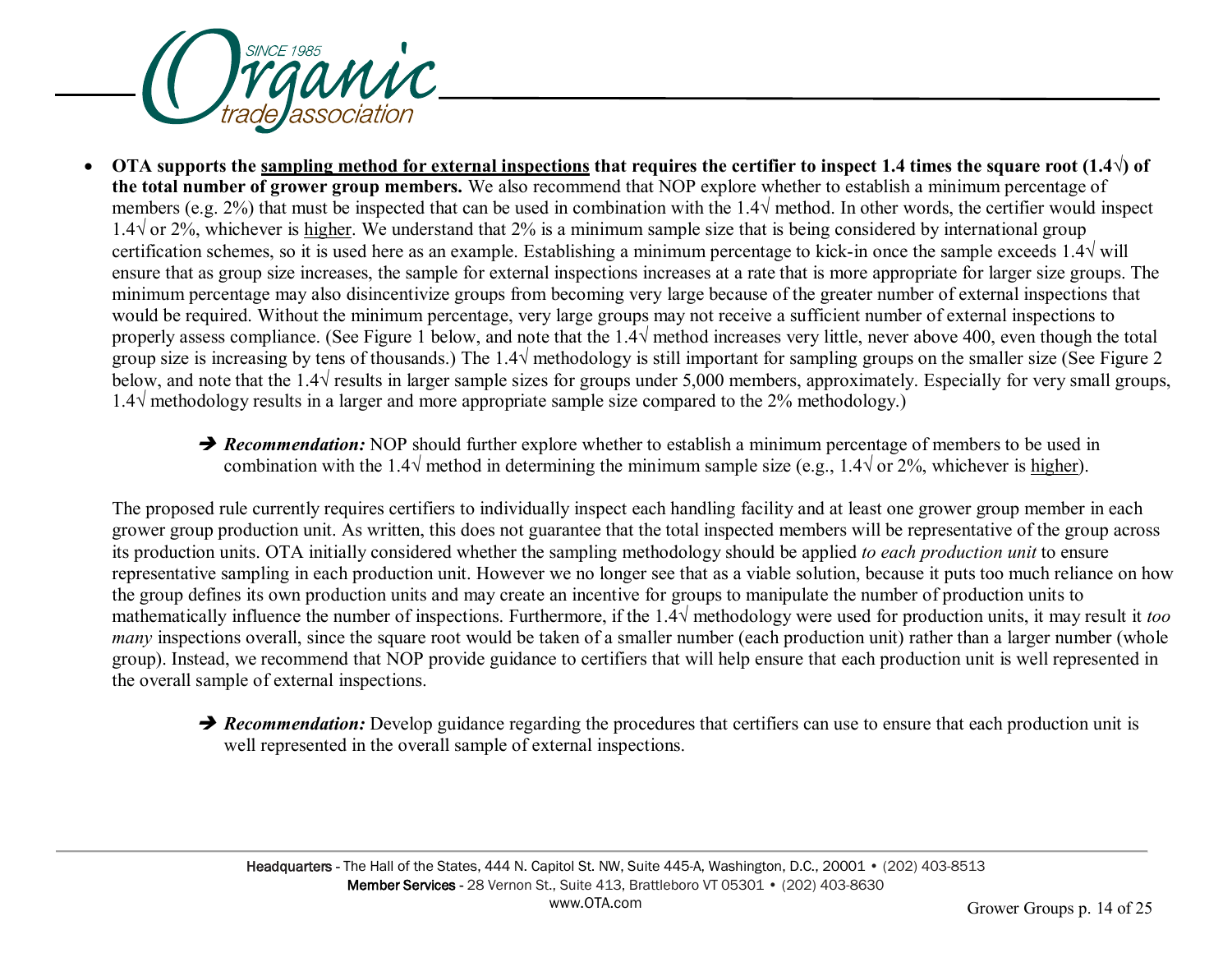



| Total<br><b>Members</b> | 1.4 <sub>V</sub><br><b>Sample</b> | 2%<br>Sample   |
|-------------------------|-----------------------------------|----------------|
| 50                      | 10                                | 1              |
| 100                     | 14                                | $\overline{2}$ |
| 500                     | 31                                | 10             |
| 1,000                   | 44                                | 20             |
| 2,000                   | 63                                | 40             |
| 3,000                   | 77                                | 60             |
| 4,000                   | 89                                | 80             |
| 5,000                   | 99                                | 100            |
| 6,000                   | 108                               | 120            |
| 7,000                   | 117                               | 140            |
| 8,000                   | 125                               | 160            |
| 9,000                   | 133                               | 180            |
| 10,000                  | 140                               | 200            |
| 15,000                  | 171                               | 300            |
| 20,000                  | 198                               | 400            |
| 25,000                  | 221                               | 500            |
| 30,000                  | 242                               | 600            |
| 40,000                  | 280                               | 800            |
| 50,000                  | 313                               | 1,000          |
| 60,000                  | 343                               | 1,200          |
| 70,000                  | 370                               | 1,400          |
| 80,000                  | 396                               | 1,600          |

Headquarters - The Hall of the States, 444 N. Capitol St. NW, Suite 445-A, Washington, D.C., 20001 • (202) 403-8513 Member Services - 28 Vernon St., Suite 413, Brattleboro VT 05301 • (202) 403-8630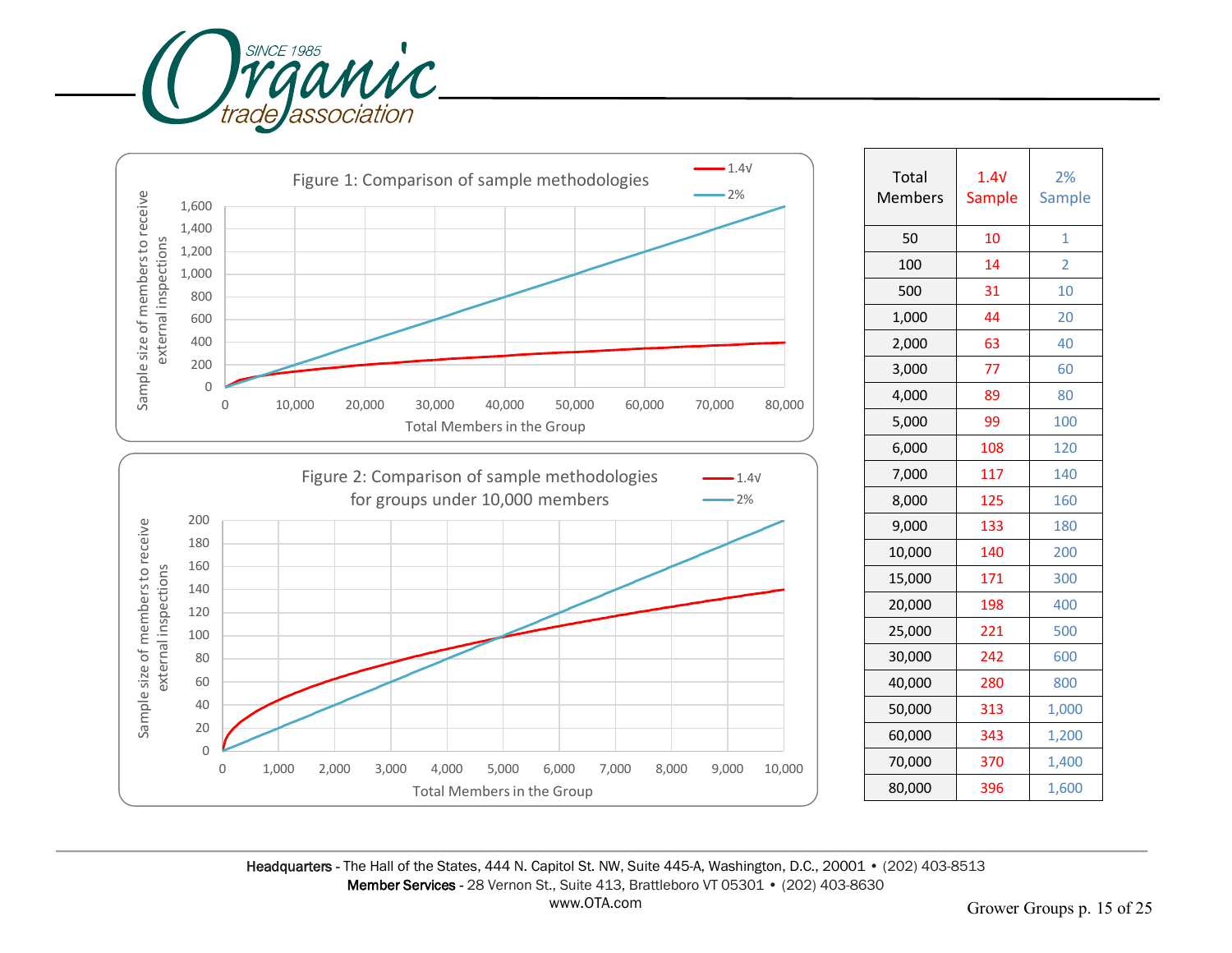

• **OTA recommends the development of guidance for certifier's external oversight and enforcement of group operations in a manner that focuses on the assessment of the internal control system.** Certifiers need guidance on the procedures to be used when assessing compliance of a group and issuing noncompliance or other adverse actions to a group operation. Groups require a very different approach to compliance assessments compared to individual operations. For example, if the ICS is properly issuing sanctions to members, then there is not a need for a certifier to issue an adverse action. The certifier should be issuing adverse actions to the group if the ICS is failing to assure compliance. Certifiers need guidance to ensure a common understanding of the situations that would indicate a failure of the ICS. Certifiers need guidance to evaluate when internal sanctions issued by an ICS should be elevated to a noncompliance or adverse action issued by the certifier. The increased responsibility and unique assessment skills are the very reason underlying OTA's recommendation to establish group certification as a separate accreditation scope for certifiers (*see above for OTA's position on accreditation scope*).

Group operations also need to have guidance to understand the expectations for when the ICS must notify the certifier of internal sanctions or noncompliant activities. For example, the ICS may issue internal sanctions and maintain documentation of subsequent corrections to have available for the certifier's external inspection to demonstrate that the ICS is functioning properly. However, there may be circumstances when the ICS must notify the certifier immediately and not wait until their next inspection. These scenarios may include: when a group member is removed from the group, or when a member applies a prohibited substance.

**→ Recommendation:** Provide guidance to ensure a common understanding of a certifier's responsibilities for external oversight and enforcement of group operations in a manner that focuses on the assessment of internal control system.

We also recommend that NOP further explore whether a new subsection is needed at §205.662 (Noncompliance procedure for certified operations) to address noncompliance procedures for group operations. This new subsection could compliment the new subsection for inspections of group operations that has already been proposed for addition to §205.403(a) (On-Site inspections).

• OTA supports the implementation of the proposals in this section (with OTA requested revisions and recommended guidance) within one year after publication of the final rule.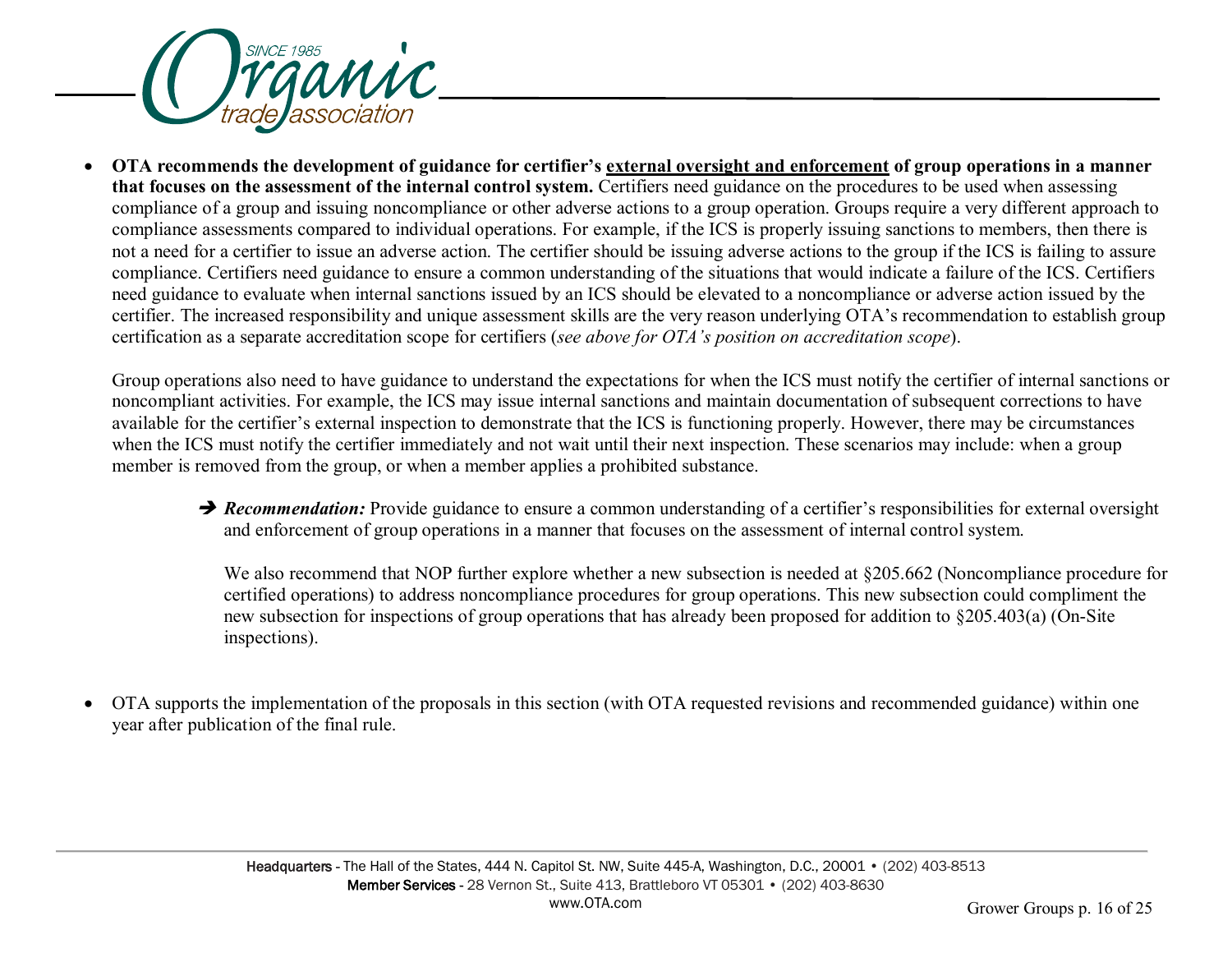

# **Table 11: OTA's Requested Revisions to the Proposed Rule and Recommendations for Guidance**

| <b>Action &amp;</b><br><b>Section</b> | <b>Proposed Rule Text</b>                                                                                                                                                                                                                                                                                                                                                                                                                                                                                                                                                                                                                                                                                                                                                                                                                                                                                                                                                                                                                                                   | Revisions and/or Guidance needed to implement OTA's Positions<br>and improve the quality, clarity or utility of the proposed rule                                                                                                                                                                                                                                                                                                                                                                                                                                                                                                                                                                                                                                                                                                                                                                                                                                                                                                                                                                                                                                                                                                                                                                                                                                                                                                                                                           |
|---------------------------------------|-----------------------------------------------------------------------------------------------------------------------------------------------------------------------------------------------------------------------------------------------------------------------------------------------------------------------------------------------------------------------------------------------------------------------------------------------------------------------------------------------------------------------------------------------------------------------------------------------------------------------------------------------------------------------------------------------------------------------------------------------------------------------------------------------------------------------------------------------------------------------------------------------------------------------------------------------------------------------------------------------------------------------------------------------------------------------------|---------------------------------------------------------------------------------------------------------------------------------------------------------------------------------------------------------------------------------------------------------------------------------------------------------------------------------------------------------------------------------------------------------------------------------------------------------------------------------------------------------------------------------------------------------------------------------------------------------------------------------------------------------------------------------------------------------------------------------------------------------------------------------------------------------------------------------------------------------------------------------------------------------------------------------------------------------------------------------------------------------------------------------------------------------------------------------------------------------------------------------------------------------------------------------------------------------------------------------------------------------------------------------------------------------------------------------------------------------------------------------------------------------------------------------------------------------------------------------------------|
| 205.2<br>Add new<br>terms             | Grower group operation. A single producer consisting<br>of grower group members in geographical proximity<br>governed by an internal control system under an<br>organic system plan certified as a single crop and/or<br>wild crop production and handling operation.<br>Grower group member. A person engaged in the<br>activity of growing or gathering a crop and/or wild<br>crop as a member of a grower group operation.<br>Grower group production unit. A defined subgroup of<br>grower group members in geographical proximity as a<br>part of a single grower group operation that use similar<br>practices and shared resources to grow or gather similar<br>crops and/or wild crops.<br>Internal control system. An internal quality<br>management system that establishes and governs the<br>review, monitoring, training, and inspection of the<br>grower group operation and the procurement and<br>distribution of shared production and handling inputs<br>and resources, to maintain compliance with the USDA<br>organic regulations as a single producer. | <b>Revisions needed</b> in the terms and definitions in $\S 205.2$ to accurately<br>and clearly define relationships between group/member, make better use<br>of existing term "person," and to improve clarity and consistency. See<br>OTA's Position on legal entity.<br>Remove "person" from the definition of group member and add<br>it to the definition of group operation. The group operation is the<br>entity that is tied to the legal definition of person in §205.2.<br>Avoid the terms "single" in reference to a producer or product, to<br>avoid confusion and misrepresentation.<br><b>Revisions needed</b> to implement OTA's Position on <b>scope-neutrality</b> .<br>The regulations should not limit group certification only to producers of<br>crops and wild crops.<br>Remove "crop and or/wild crop" and "growing or gathering"<br>Clarify that both production and handling are activities that may<br>be performed within a group or by a group member<br>Revisions needed to the definition Internal Control System to include<br>personnel, procedures, and reference to practice standards,<br>recordkeeping, and audit trail requirements. See OTA's Position on<br>regulatory requirements for an Internal Control System (ICS).<br>Guidance needed to support common understanding across groups and<br>certifiers regarding criteria that is commonly accepted for defining<br>geographic proximity. See OTA's Positions on <b>geographic proximity</b> . |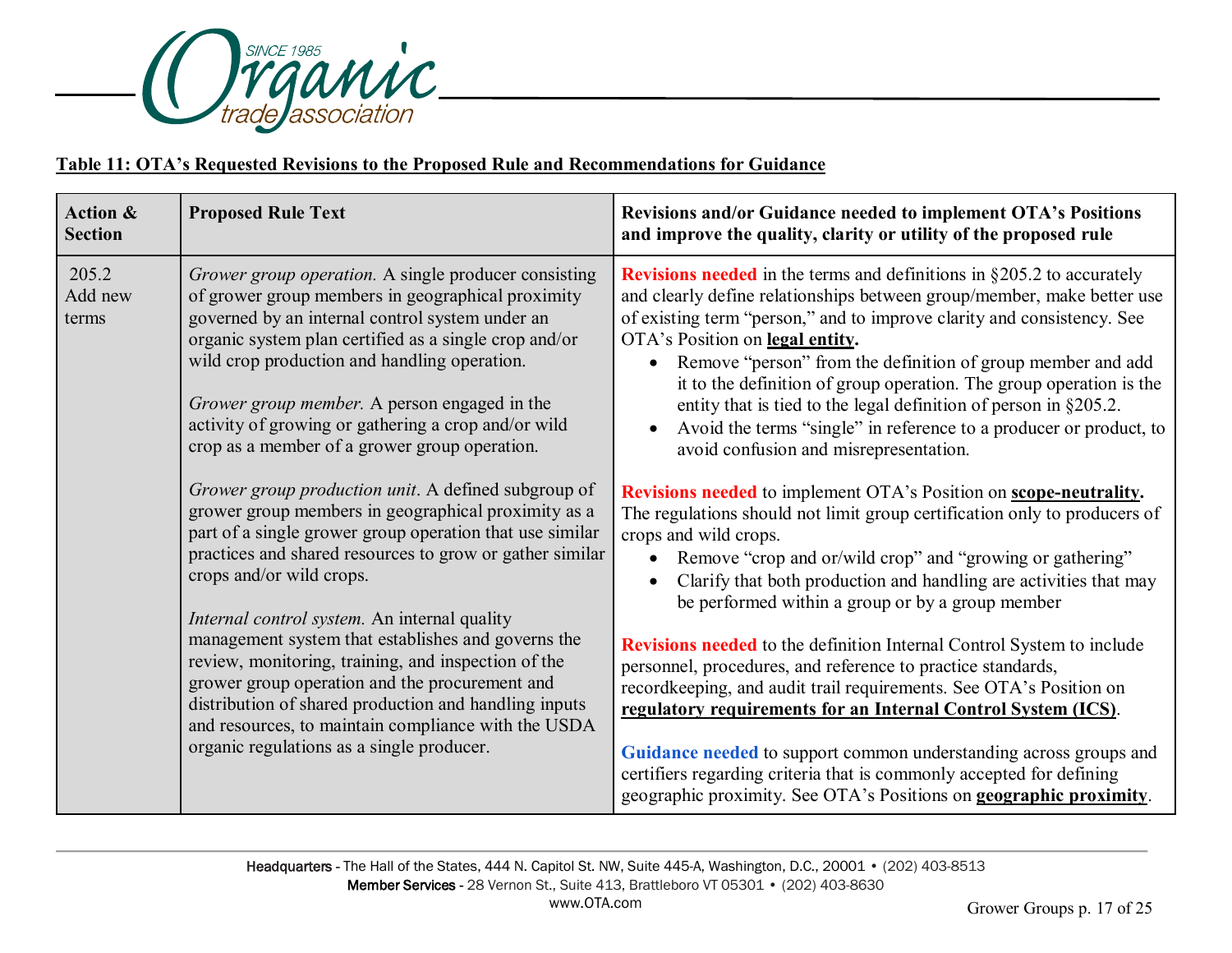

## **OTA Requested Revision:**

*Grower group operation.* A single producer legally organized as a person consisting of grower group members in geographical proximity governed by an internal control system under an organic system plan eertified as a single crop and/or wild crop production and handling operation implemented across multiple production sites and facilities.

*Grower group member.* An <del>person</del> individual engaged in the activity of growing or gathering a crop and/or wild crop as a member of a grower group operation.

*Grower group production unit*. A defined subgroup of grower group members in geographical proximity as a part of a single-grower group operation that use similar practices and shared resources to grow or gather similar crops and/or wild crops.

*Internal control system.* An internal quality management system consisting of both personnel and procedures that establishes and governs the review, monitoring, training, recordkeeping, and internal inspection and enforcement of the all grower group operation members, and the procurement and distribution of shared production and handling inputs and resources, to verify and maintain compliance of the grower group operation with the USDA organic regulations as a single producer.

| 205.201(c)<br>Add New<br>Section | In addition to paragraph (a) of this section, a grower<br>group operation's organic system plan must describe its<br>internal control system. The description of the internal<br>control system must:<br>(1) Define the organizational structure, roles, and<br>responsibilities of all personnel;<br>(2) Identify grower group production units and | <b>Revisions needed</b> to clarify ICS personnel qualifications in<br>$\S205.201(c)(1)$ . See OTA's Position on qualifications of ICS<br>personnel.<br>Add requirement that ICS describes qualifications for all roles.<br>Add requirement that ICS has a sufficient number of qualified<br>personnel to carry out all ICS procedures and responsibilities |
|----------------------------------|------------------------------------------------------------------------------------------------------------------------------------------------------------------------------------------------------------------------------------------------------------------------------------------------------------------------------------------------------|------------------------------------------------------------------------------------------------------------------------------------------------------------------------------------------------------------------------------------------------------------------------------------------------------------------------------------------------------------|
|                                  | locations;<br>(3) Define geographical proximity criteria for grower<br>group members and grower group production units;<br>(4) Describe characteristics of high-risk grower group<br>members and grower group production units;<br>(5) Describe shared production practices and inputs;                                                              | <b>Revisions needed</b> to clarify ICS risk assessment procedures. See OTA's<br>Position on risk assessment.<br>Add requirement in $\S 205.201(c)(4)$ that the ICS has a procedure<br>for assessing and managing risks appropriately                                                                                                                       |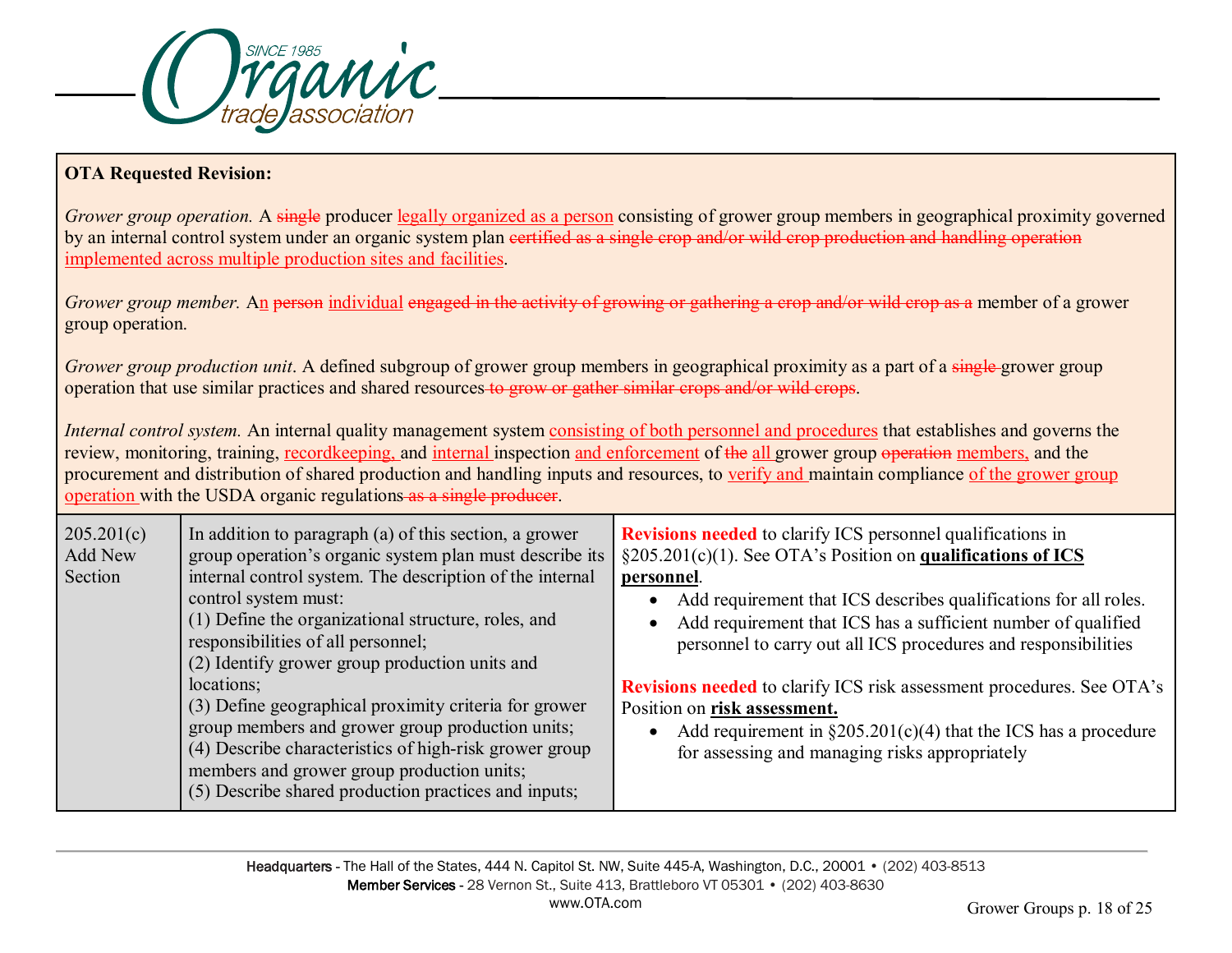

(6) Describe the internal monitoring, surveillance, and auditing methods used to assess the compliance of all grower group members;

(7) Describe the system of sanctions for noncompliant grower group members, including procedures to address noncompliances detected among grower group members, impose sanctions, and remove grower group members when warranted, and procedures for reporting noncompliances to the certifying agent;

(8) Describe measures to protect against potential conflicts of interest;

(9) Describe how training, production and handling inputs, and other resources are procured and provided to all grower group members and personnel;

(10) Have clear policies and procedures to verify the grower group operation's and grower group members' compliance with the USDA organic regulations; and

(11) Address any other terms or conditions determined by the Administrator to be necessary to enforce compliance with the USDA organic regulations and the

Act.

**Revision needed** to clarify recordkeeping requirements for ICS to demonstrate compliance of the group and all group members. See OTA's Position on **recordkeeping**.

- Include list of individual members, locations, products, acreage
- Copies of inspection reports, sanctions and corrections to be available during inspection by the certifier
- Formal agreement for each group member with the group that commits them to complying with ICS, OSP, and organic regulations

**Revision needed** to clarify the provision of education, training, and technical assistance to members. See OTA's Position on **member training**.

• Remove "training" from  $\S205.201(c)(9)$  and add it to a new provision that requires the ICS to describe procedures for providing training, education, and technical assistance to grower group members to ensure understanding of and compliance with ICS, OSP, Organic Regulations.

**Revision needed** to clarify procedure for onboarding new members. See OTA's Position on **internal inspections**.

• Add requirement in  $\S 205.201(c)$  for ICS to describe procedures for onboarding new members into the group in a manner that assures new members are not added until an internal inspection is complete.

**Revision needed** in §205.201(c)(6) to add specific reference to "inspections." Otherwise it would be unclear what "surveillance" is referring to. Need to ensure that internal inspections, as described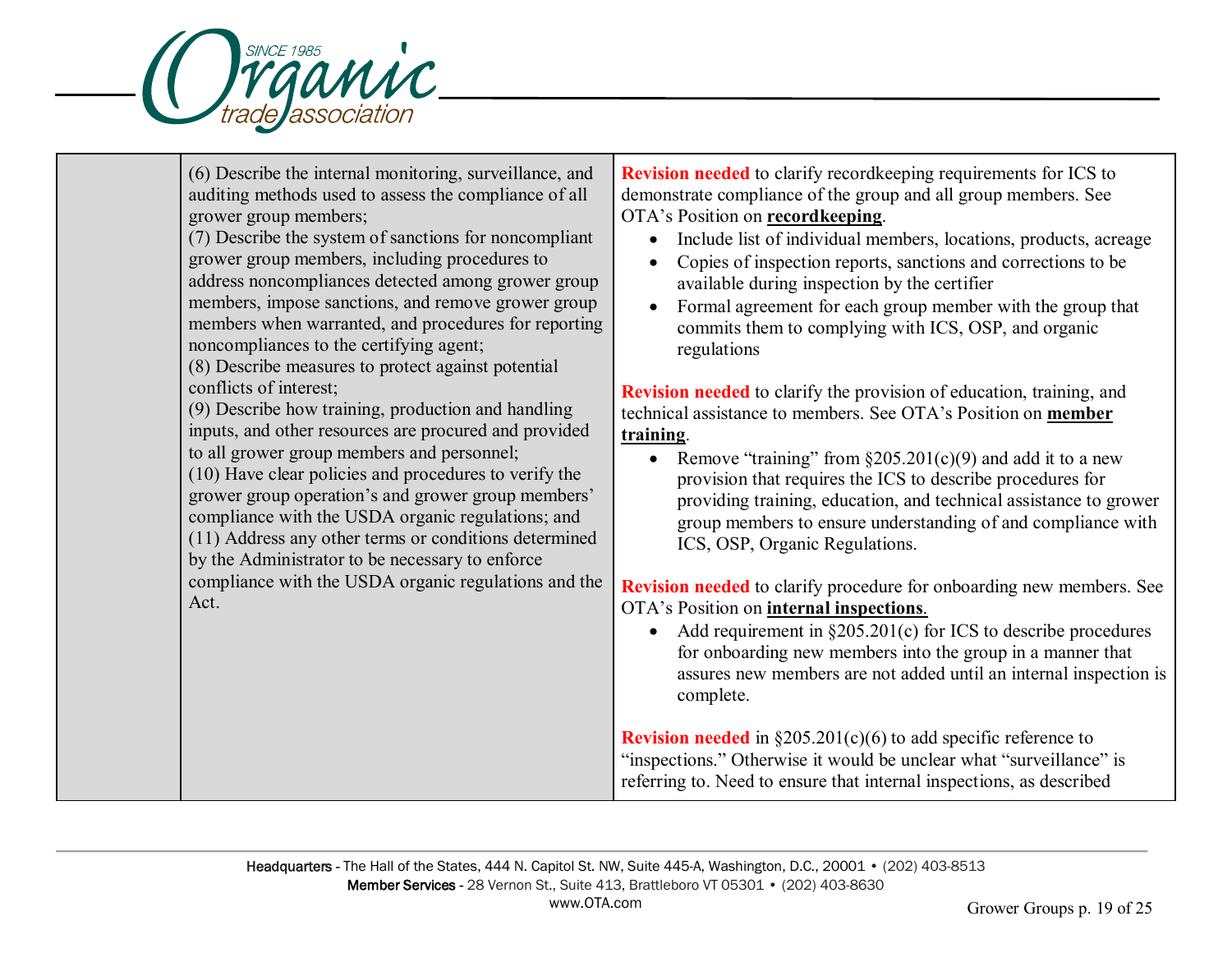

|  | throughout the proposed rule and preamble, are included in this<br>regulatory section. See OTA's Position on internal inspections.                                                                                                                |
|--|---------------------------------------------------------------------------------------------------------------------------------------------------------------------------------------------------------------------------------------------------|
|  | <b>Revisions needed</b> to clarify that both production and handling are<br>activities that may be performed within a group or by a group member.<br>See OTA's Position on <b>scope-neutrality</b> .<br>• Add "and handling" to $\S205.201(c)(5)$ |
|  | Guidance needed to support a common understanding of qualifications<br>that are expected of ICS personnel. See OTA's Position on<br>qualifications of ICS personnel.                                                                              |
|  | Guidance needed to clarify what does and does not constitute a conflict<br>of interest for ICS personnel. See OTA's Position on conflict of<br>interest.                                                                                          |
|  | Guidance needed to ensure that inspectors are conducting internal<br>inspections at times of the season when they can observe production of<br>certified organic products. See OTA's Position on <b>internal inspections</b> .                    |

### **OTA Requested Revisions:**

(1) Define the organizational structure, roles, qualifications, and responsibilities of all personnel and the procedure to ensure that a sufficient number of qualified personnel are available to carry out all internal control system procedures and responsibilities;

(4) Describe characteristics of high-risk grower group members and grower group production units and the procedure to assess and manage risks appropriately;

(5) Describe shared production and handling practices and inputs;

(6) Describe the internal monitoring, surveillance inspections, and auditing methods used to assess the compliance of all grower group members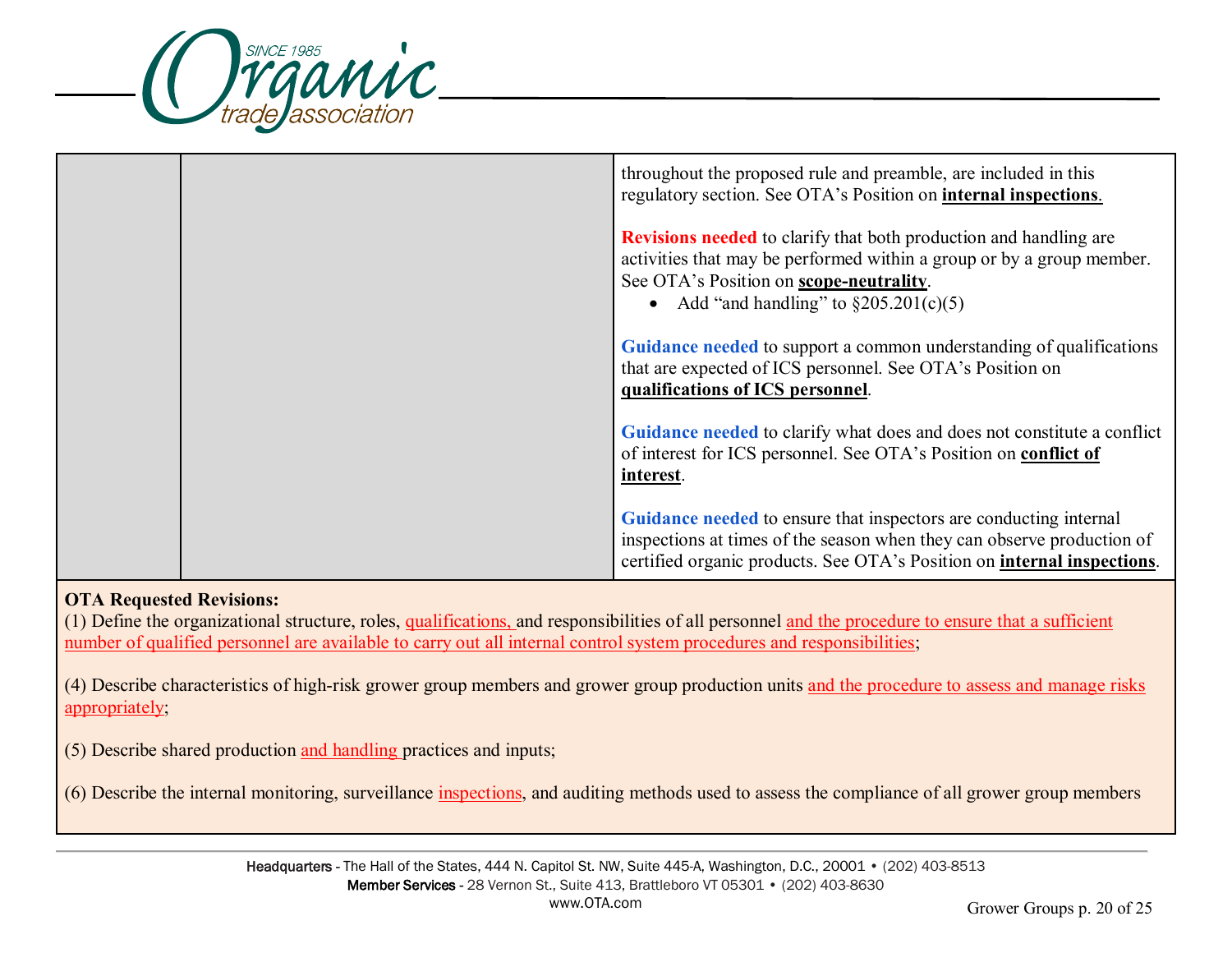

(9) Describe how training, production and handling inputs, and other resources are procured and provided to all grower group members and personnel;.

(New) Describe how training, education, and technical assistance is provided to grower group members to ensure understanding of and compliance with internal control system's policies, the organic system plan, and the organic regulations.

(New) Describe the procedure for verifying, inspecting, and accepting new members into the group that includes an onsite inspection prior to addition to the group

(New) Maintain records sufficient to demonstrate compliance of the group and all group members, including but not limited to:

- Current list of individual members, locations, products, and acreage
- Formal agreements from each group member that commits them to complying with the internal control system's policies, the organic system plan, and the organic regulations
- Copies of internal inspection reports
- Copies of sanctions and corrections

| 205.400(g) | In addition to paragraphs (a) through $(f)$ of this section, | <b>Revisions needed</b> to implement OTA's Position on <b>scope-neutrality</b> . |
|------------|--------------------------------------------------------------|----------------------------------------------------------------------------------|
| Add New    | a grower group operation must:                               | The regulations should not limit group certification only to producers of        |
| Section    | (1) Be a single producer organized as a person;              | crops and wild crops.                                                            |
|            | (2) Sell, label, or represent only crops and/or wild         | Remove "crop and or/wild crop" and "growing or gathering"                        |
|            | crops as organic;                                            | Clarify that both production and handling are activities that may                |
|            | (3) Use centralized processing, distribution, and            | be performed within a group or by a group member                                 |
|            | marketing facilities and systems;                            | If NOP rejects our requested revision to $\S 205.400(g)(2)$ , we ask             |
|            | (4) Be organized into grower group production units;         | that NOP please clarify the text in $\S 205.400(g)(2)$ to avoid                  |
|            | (5) Ensure that all crops and/or wild crops sold,            | unintended prohibition on split production. Language in the                      |
|            | labeled, or represented as organic are from grower           | current proposed rule is unclear and could lead to interpretation                |
|            | group members only;                                          | that product can only be sold as organic, thereby prohibiting any                |
|            | (6) Ensure that grower group members do not sell,            | product from being sold as conventional. However NOP                             |
|            | label, or represent their crops and/or wild crops as         | preamble explains that split production is allowed and that                      |
|            |                                                              | conventional production could be a risk factor (indicating that it               |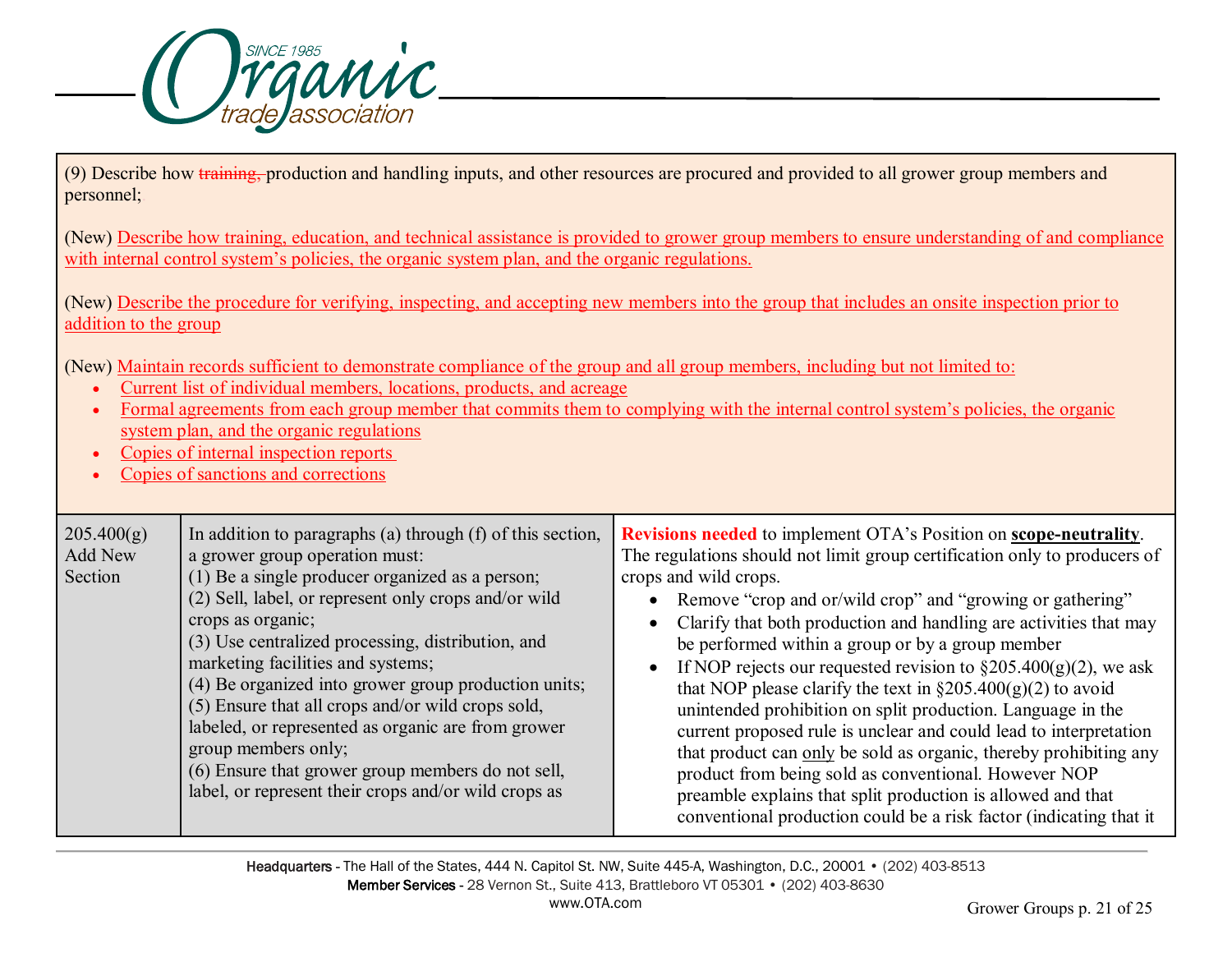

| organic outside of the grower group operation unless<br>they are individually certified;                                                                      | is intended to be allowed and managed through risk-based<br>controls).                                                                                        |
|---------------------------------------------------------------------------------------------------------------------------------------------------------------|---------------------------------------------------------------------------------------------------------------------------------------------------------------|
| (7) Report to the certifying agent on an annual basis the                                                                                                     |                                                                                                                                                               |
| name and location of all grower group members and<br>grower group production units, and the crops, wild<br>crops, estimated yield, and size of production and | <b>Revisions needed</b> to avoid the terms "single" and "single producer" to<br>avoid confusion and misrepresentation. See OTA's Position on legal<br>entity. |
| harvesting areas of each grower group member and                                                                                                              |                                                                                                                                                               |
| grower group production unit;                                                                                                                                 | <b>Revisions needed</b> to clarify conditions under which individual                                                                                          |
| (8) Conduct internal inspections of each grower group                                                                                                         | certification is permitted. See OTA's Position on <i>individual</i>                                                                                           |
| member, at least annually, by internal inspectors, which<br>must include mass-balance audits and reconciliation of                                            | certification.                                                                                                                                                |
| each grower group member's and grower group<br>production unit's production yield and group sales;                                                            | <b>Revisions needed</b> to specify need for member to be present during their<br>internal inspection. See OTA's Position on <b>internal inspections</b> .     |
| (9) Document and report to the certifying agent the use<br>of sanctions to address noncompliant grower group<br>members, at least annually; and               | Add requirement in $\S 205.400(g)(8)$ for the group member to be<br>$\bullet$<br>present during the internal inspection                                       |
| (10) Implement procedures to ensure all production and                                                                                                        | <b>Revision needed</b> to explicitly require group to have an ICS in order to                                                                                 |
| handling by the grower group operation is compliant                                                                                                           | be eligible for group certification. See OTA's Position on regulatory                                                                                         |
| with the USDA organic regulations and the Act,                                                                                                                | requirements for an Internal Control System (ICS).                                                                                                            |
| including recordkeeping requirements to ensure a<br>complete audit trail from each grower group member                                                        | Add requirement in $\S 205.400(g)$ for the group to have an Internal<br>$\bullet$<br>Control System                                                           |
| and grower group production unit to sale and                                                                                                                  |                                                                                                                                                               |
| distribution.                                                                                                                                                 | Guidance needed regarding the instances when the ICS must contact                                                                                             |
|                                                                                                                                                               | the certifier. See OTA's Position on external oversight and<br>enforcement.                                                                                   |
|                                                                                                                                                               |                                                                                                                                                               |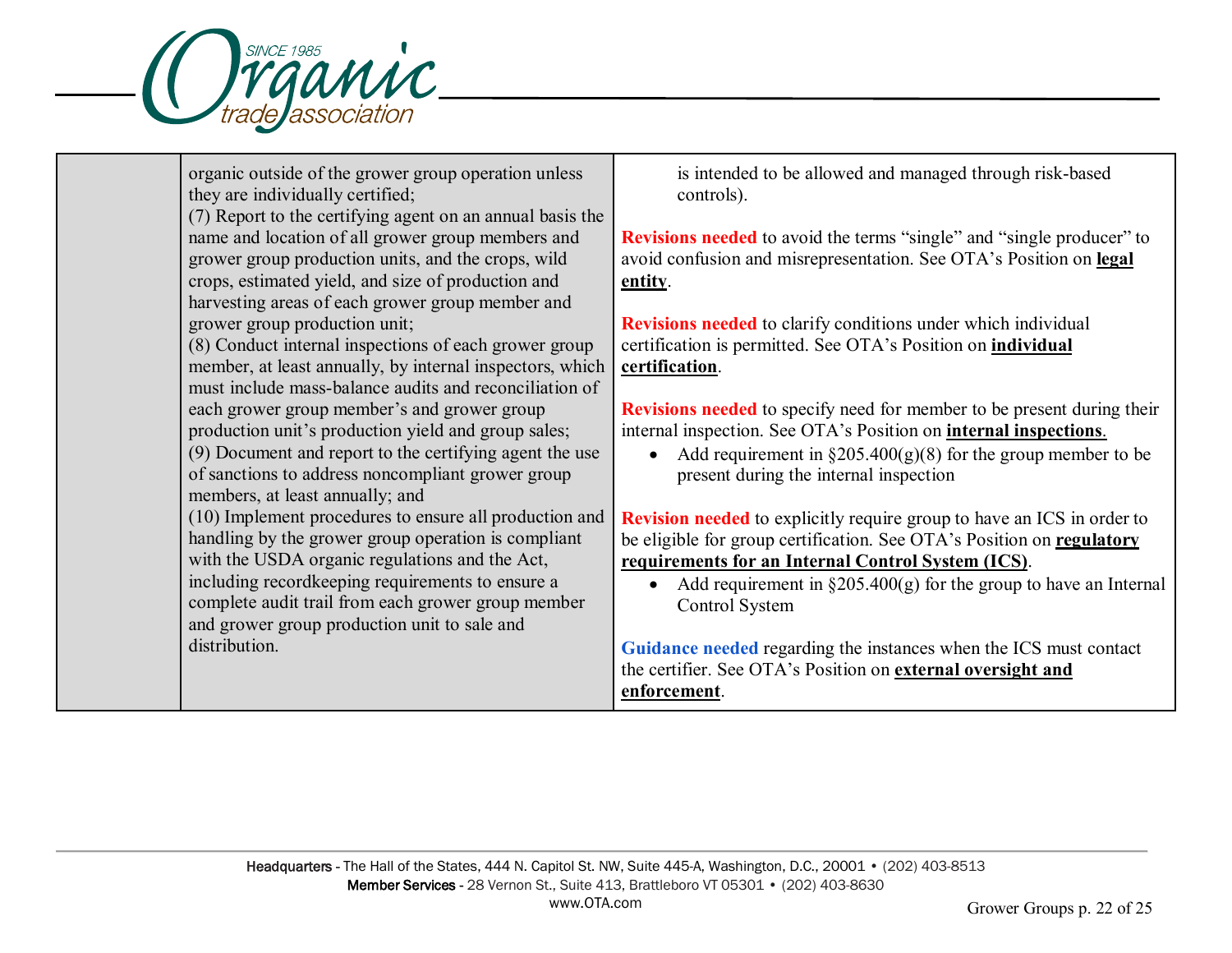

# **OTA Requested Revision:**

(1) Be a single producer organized as a person;

### (2) Sell, label, or represent only crops and/or wild crops as organic;

(6) Ensure that grower group members do not sell, label, or represent their erops and/or wild crops products as organic outside of the grower group operation unless they are individually certified for such products;

(8) Conduct internal inspections of each grower group member, at least annually, by internal inspectors with the member present, which must include mass-balance audits and reconciliation of each grower group member's and grower group production unit's production yield and group sales;

(New) Establish and implement an internal control system that ensures compliance of the group operation with NOP regulations

| 205.403(a)(2)  | Initial and annual on-site inspections of a grower group<br>operation as defined in §205.2 must: | <b>Revision needed</b> to clarify the requirements for witness audits. See<br>OTA's Position on external witness audits. |
|----------------|--------------------------------------------------------------------------------------------------|--------------------------------------------------------------------------------------------------------------------------|
| Redesignate    | (i) Assess the compliance of the internal control system                                         | Add a requirement in $\S205.403(a)(2)(ii)$ to identify the minimum                                                       |
| as             | of the organic system plan, or its capability to comply,                                         | 25% of internal auditors that must be witnessed.                                                                         |
| 205.403(a)(3); | with the requirements of $\S205.400(g)(8)$ . This must                                           |                                                                                                                          |
| add new        | include review of the internal inspections conducted by                                          | NOP should further explore whether to establish a minimum percentage                                                     |
| paragraph      | the internal control system.                                                                     | of members (e.g. 2%) that must be inspected that can be used in                                                          |
| (a)(2)         | (ii) Conduct witness audits of internal control system                                           | combination with the 1.4 $\sqrt$ method as part of the sampling method in                                                |
|                | inspectors performing inspections of the grower group                                            | $\S205.403(a)(2)(iii)$ . See OTA's Position on sampling method for                                                       |
|                | operation.                                                                                       | external inspections.                                                                                                    |
|                | (iii) Individually inspect at least 1.4 times the square                                         |                                                                                                                          |
|                | root of the total number of grower group members.                                                | <b>Revision needed</b> to allow certifiers to conduct an independent risk                                                |
|                | This must include an inspection of all grower group                                              | assessment using their own risk criteria and to require certifier to have                                                |
|                | members determined to be high risk according to                                                  | criteria for high risk group members. See OTA's Position on risk                                                         |
|                | criteria in $205.201(c)(4)$ . At least one grower group                                          | assessment.                                                                                                              |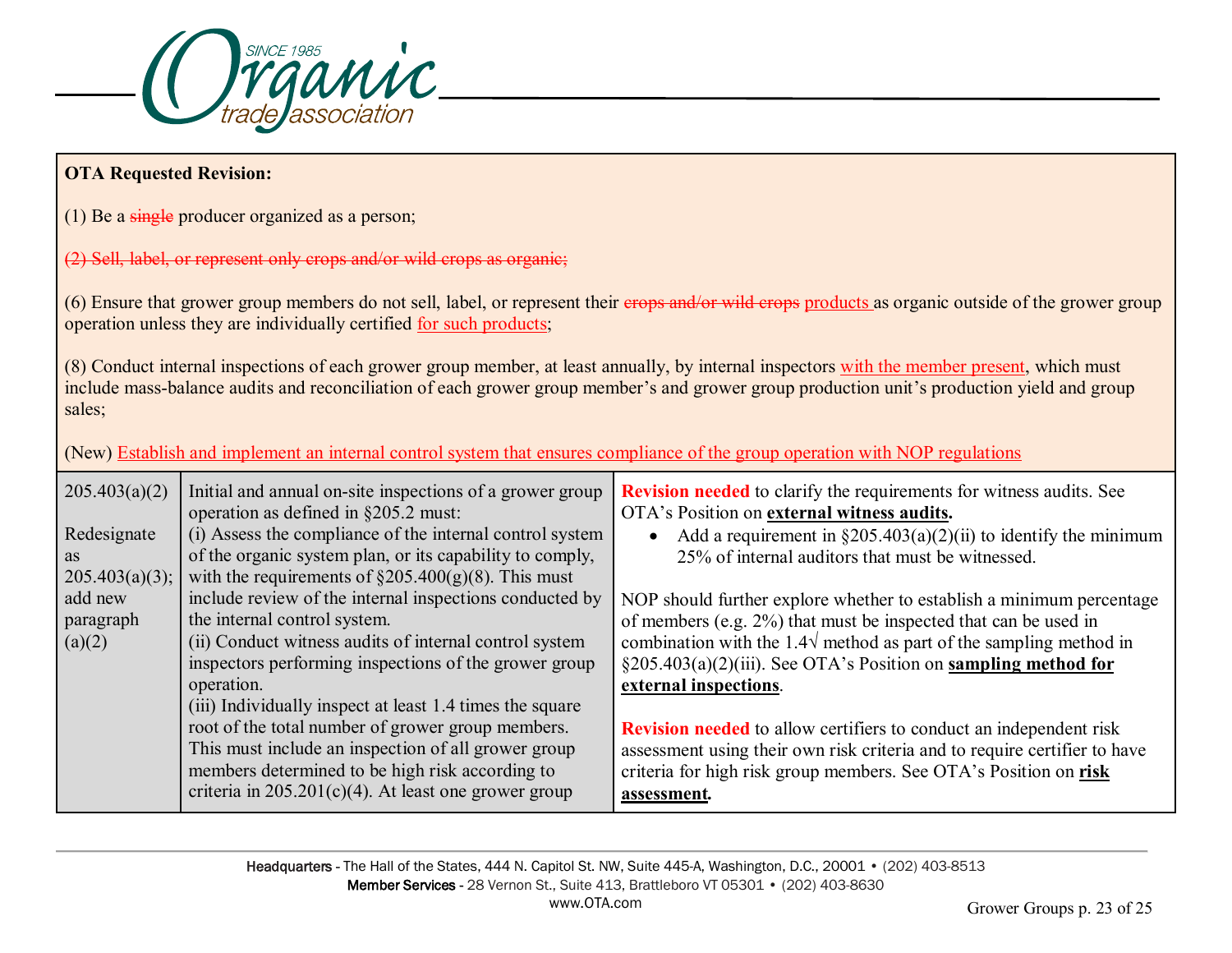

|                     | member in each grower group production unit as<br>defined in §205.2 must be inspected.<br>(iv) Inspect each handling facility. | Remove the reference to $\S 205.201(c)(4)$ from $\S 205.403(a)(2)(iii)$<br>and add requirement for the risk assessment to be conducted "by<br>the certifier"<br>Add new section to require certifiers to have criteria for<br>identifying high risk group members.                             |
|---------------------|--------------------------------------------------------------------------------------------------------------------------------|------------------------------------------------------------------------------------------------------------------------------------------------------------------------------------------------------------------------------------------------------------------------------------------------|
|                     |                                                                                                                                | <b>Revision needed</b> to clarify "handling facility" in $\S 205.403(a)(2)(iv)$ :<br>• Avoid use of "handling facility" because it is not defined. There<br>are already many other existing terms that we can use: handle,<br>handling operation, and handler. Avoid creating another version. |
|                     |                                                                                                                                | <b>Revision needed</b> in $\S205.403(a)(2)(i)$ to correct in-text reference:<br>• Replace $\S 205.400(g)(8)$ with a more appropriate reference. Must<br>comply with all elements of ICS, OSP, and organic regulations.                                                                         |
|                     |                                                                                                                                | Guidance needed regarding the procedures that certifiers can use to<br>ensure that each production unit is well represented in the overall sample<br>of external inspections. See OTA's Position on sampling method for<br>external inspections.                                               |
|                     |                                                                                                                                | Guidance needed regarding the risk criteria that certifiers should use to<br>determine which high-risk group members must be inspected. See<br>OTA's Position on risk assessment.                                                                                                              |
|                     |                                                                                                                                | Guidance needed regarding the procedure of certifiers to issue non-<br>compliances and adverse actions to groups. See OTA's Position on<br>external oversight and enforcement.                                                                                                                 |
| $\alpha$ m $\alpha$ | $\cdots$                                                                                                                       |                                                                                                                                                                                                                                                                                                |